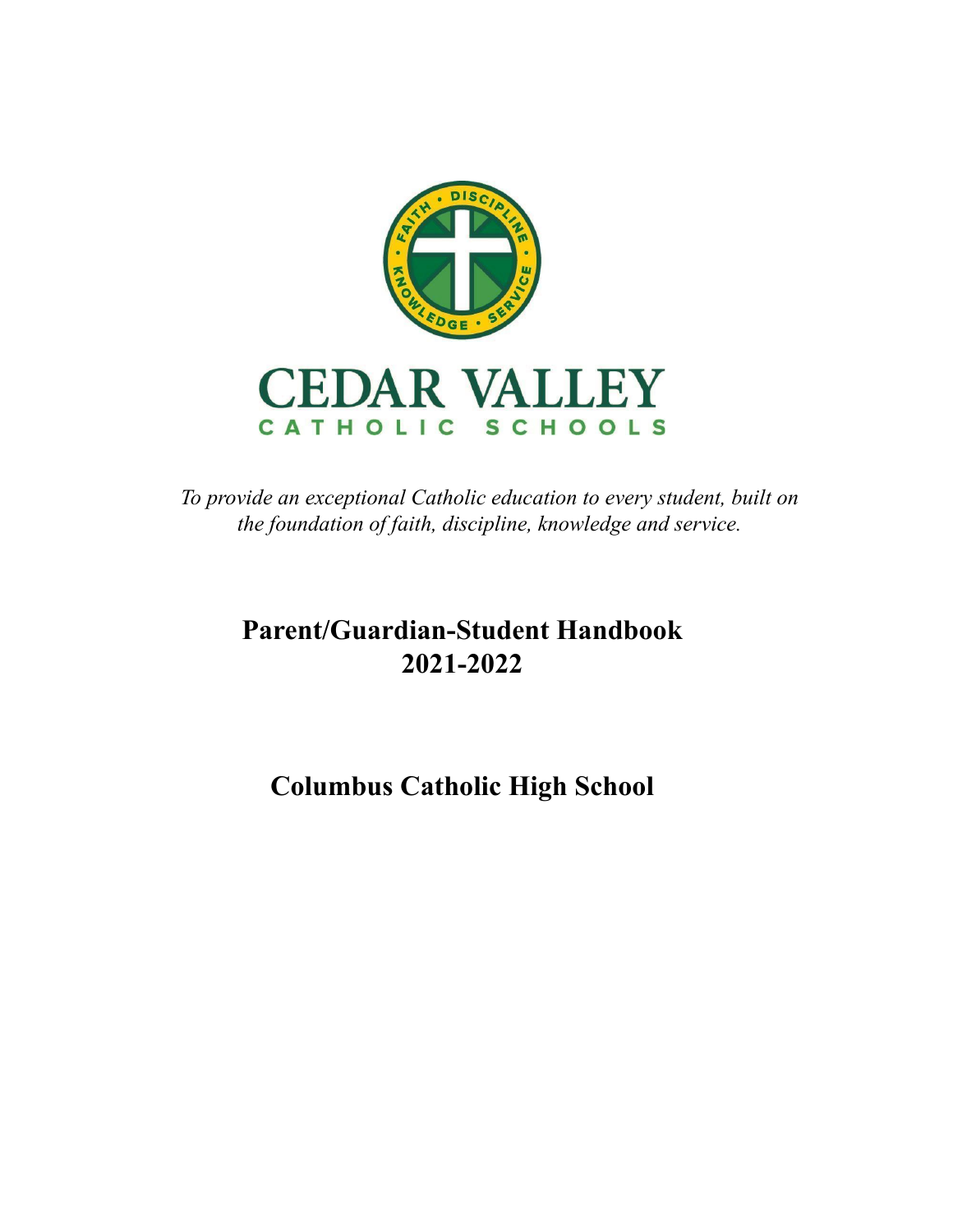| A. Cedar Valley Catholic Schools Mission                  |
|-----------------------------------------------------------|
| B. Cedar Valley Catholic Schools Vision                   |
|                                                           |
|                                                           |
|                                                           |
| A. Attendance                                             |
| B. Medication/Health Office                               |
| C. Withdrawal                                             |
|                                                           |
|                                                           |
| A. Cell Phone, Student Use<br><b>B.</b> Dances            |
|                                                           |
| C. Breathalyzer<br>D. Detention                           |
| E. Electronic Devices                                     |
|                                                           |
| Student Search by a Peace Officer<br>E.                   |
| G. Substance Abuse/Misuse Policy<br>H. Vandalism/Theft    |
|                                                           |
| Services                                                  |
| A. Automobiles/Parking Lot                                |
| B. Breakfast and Lunch                                    |
| C. Lockers                                                |
| D. Lost and Found                                         |
| E. Textbooks                                              |
| $F_{\perp}$<br><b>Water Bottles</b>                       |
| Academic Planning, Programming and ProceduresPage 18      |
| A. Grading and Grading Scale                              |
| <b>B.</b> Graduation Requirements                         |
| C. Early Graduation                                       |
| D. Post-Secondary Enrollment Options Act                  |
| E. Transcripts                                            |
| Middle School Students Receiving High School Credit<br>F. |
| G. College Credit During High School                      |
| H. Guidance                                               |
| College and Career Planning<br>I.                         |
| Media Center<br>J.                                        |

# **Table of Contents Parent/Guardian-Student Handbook 2021-2022**

K. NCAA Clearinghouse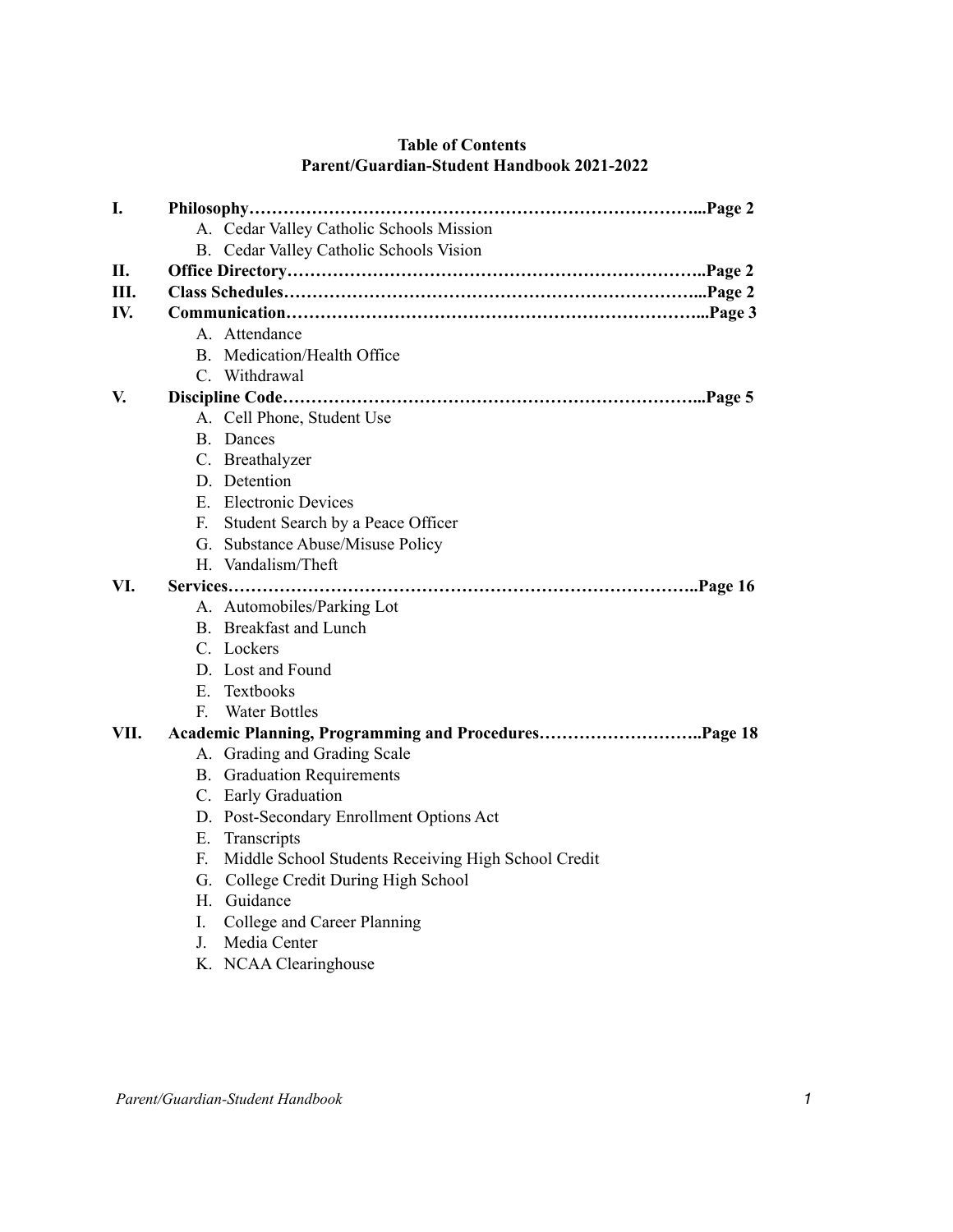## **I. Philosophy**

## **A. Cedar Valley Catholic Schools Mission**

The mission of the Cedar Valley Catholic Schools is to provide an exceptional Catholic education to every student, built on the foundations of faith, discipline, service and knowledge.

## **B. Cedar Valley Catholic Schools Vision**

Cedar Valley Catholic Schools will be the first choice of families who believe God, community, leadership and service are the foundation of a learning environment.

# **II. Office Directory**

## **Columbus Catholic High School**

| <b>Phone:</b>   | 319-233-3358                        | Fax: 319-235-0733 |
|-----------------|-------------------------------------|-------------------|
| <b>Address:</b> | 3231 W. 9 <sup>th</sup> Street      |                   |
|                 | Waterloo, Iowa 50702                |                   |
| Hours:          | Monday – Friday $7:00 AM - 4:00 PM$ |                   |

## **Contacts:**

Tom Novotney, 6-12 Principal; Chief Administrator Tony Harrington, School Administrative Manager Molly Skilling, Administrative Assistant TBD, Guidance Counselor Tyann Wolfensberger, College and Career Planning Director Mary Jones, Food Service Director Josh VanBesien, Business Manager Karey Schultz, Bookkeeper Sarah Smith, Advancement Director Sydney Anderson, Marketing and Special Events Coordinator Tanya Cutsforth, Operations and Human Resources Manager

#### **Activities / Athletic Information:**

Tom Novotney, Interim Activities Director

# **III. Columbus Catholic High School Schedules**

| <b>Normal Schedule</b>  |                 |                | <b>Mass Schedule</b> |                 |                |
|-------------------------|-----------------|----------------|----------------------|-----------------|----------------|
| Block                   | Time            | <b>Minutes</b> | <b>Block</b>         | Time            | <b>Minutes</b> |
| 1 A/B                   | $7:30 - 8:53$   | 83             | 1 A/B                | $7:30-8:50$     | 80             |
| 2 Common Time 8:57-9:37 |                 | 40             | <b>Mass</b>          | $9:00 - 9:55$   | 55             |
| 3 A/B                   | $9:41 - 11:31$  | 110            | 3 A/B                | $10:00 - 11:45$ | 105            |
| A-lunch                 | $10:34 - 10:59$ | 25             | A-lunch              | $10:45 - 11:10$ | 25             |
| B-lunch                 | $11:07 - 11:31$ | 25             | B-lunch              | $11:20-11:45$   | 25             |
| 4 A/B                   | $11:35 - 12:58$ | 83             | 4 A/B                | $11:49-1:06$    | 77             |
| 5 A/B                   | $1.02 - 2.25$   | 83             | 5 A/B                | $1.10 - 2.25$   | 75             |

*Parent/Guardian-Student Handbook 2*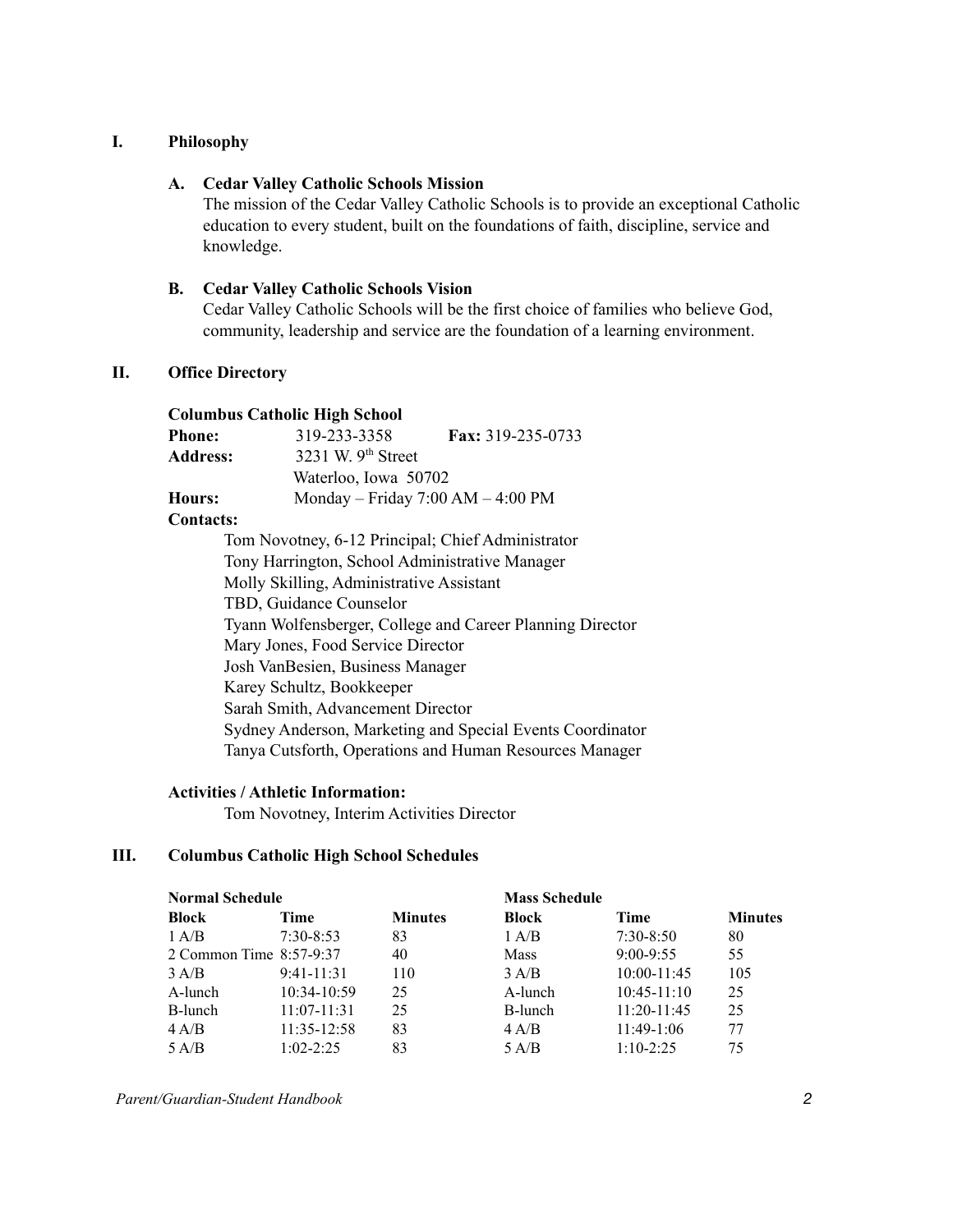#### **2 Hour Delay Schedule**

| <b>Block</b> | Time            | <b>Minutes</b> |
|--------------|-----------------|----------------|
| 1 A/B        | $9:30-10:30$    | 60             |
| 3 A/B        | 10:34-12:05     | 91             |
| A-lunch      | $11:05 - 11:30$ | 25             |
| B-lunch      | $11:40-12:05$   | 25             |
| 4 A/B        | $12:09-1:15$    | 66             |
| 5 A/B        | $1:19-2:25$     | 66             |

# **IV. Communication**

# **A. Attendance**

# *Procedures for Absences*

- If students are absent from class due to illness or family reasons, the student's parents are to notify the school the morning of the absence, 233-3358, ext. 1111 by 8:30 AM.
- If the student knows beforehand that the student will not be in attendance on a given day, the student is to notify the main office and teachers to arrange make-up work. For two or more days, at least one week's advance notice is recommended.
- Doctor/dentist appointments are best made for after school hours or on free days. A student who must, as an exception, be excused for an appointment is to provide verification of the visit to the office when the student returns to school.
- A written request from the parent/guardian or a phone call is also required anytime a student needs to leave school before the usual time of dismissal. No student is released unless the principal or his/her designee knows the reason for the release and the person to whom the student is released. The school accepts no responsibility for any student who leaves school without the proper permission.
- Students are considered absent for a half-day if they miss more than 2 hours of school.
- Students involved in extracurricular activities need to follow the guidelines outlined in the Activities Handbook.

# *Excused Absences*

- Personal illness
- **Bereavement**
- Religious observance
- Court appearance
- Pre-arranged absences for family activities, where at least one parent/guardian will be present
- School-sponsored trips
- Administrative approved absences
- **Medical Absence**
- College visits (see below)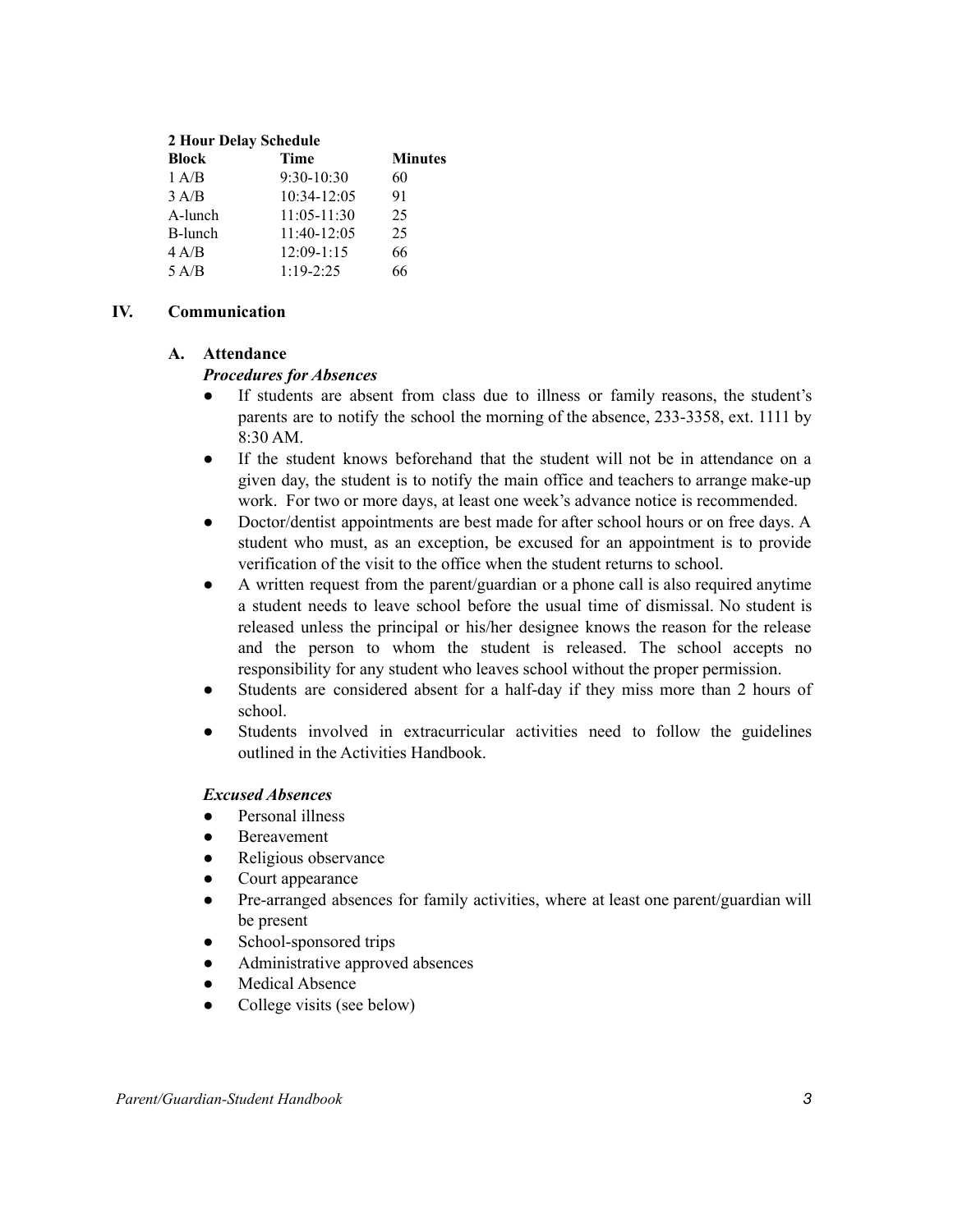## *Medical Excused Absence*

Students with chronic absenteeism, including but not limited to, excused medical absences will meet with administration to discuss alternative education plans.

## *College Visits*

All juniors are allowed one day of excused absence for college visitation; juniors on sophomore academic honor roll are granted two excused absences for college visitation. Seniors are allowed three days of excused absence to visit colleges. All students planning to conduct college visits must have a parent contact the main office prior to the visit to excuse the absence.

## *Late Arrival and Early Dismissal*

- Late arrival: Any time a student arrives after the 7:30 AM bell, the student must sign-in at the Main Office before going to class. When the student knows he/she will arrive late to school, a parent should call or send a signed note to Columbus Catholic with the following information: parent name, student name, and the reason for the tardy. **For every three unexcused tardies, the student will receive one detention. Grade 9-12 students are considered tardy if they are not in their seat at 7:30 AM**.
- **Early dismissal:** Whenever a student must leave school before the scheduled end of the school day, the student must sign-out at the Main Office. For early dismissals other than illness or emergency, the regular absence procedures must be followed. Illnesses are handled through the health office and other emergencies through the Main Office.
- **Truancy:** Truancy is a "deliberate unexcused absence from any portion of a school day." Students are expected to be in an assigned area at all times during the school day; if not, the student could be considered truant. Within four days of being truant, a student will serve a 90-minute detention from 2:30 - 4:00 PM with the building administrator or designee. These detentions accumulate as part of a student's detention record. Multiple truancies may result in further consequences, including but not limited to, in-school and out-of-school suspension. Truancies are on a yearly basis. Students will receive no credit for summative-assessments missed as a result of truancy. All incidents of truancy (an absence without parent/guardian consent) are reported to the Black Hawk County Attorney as prescribed by Iowa code #199.1 and Archdiocesan Policy #5144.

# **B. Medication/Health Office**

If students become ill during school they must obtain a pass to the health office (to the main office in the absence of a nurse) from a staff member. Students may not enter the health office without a pass. If it is necessary for a student to be dismissed from school because of illness or injury, parent(s)/guardian(s) will be notified and the student will be excused only through the main office.

Students who on occasion find it necessary to take aspirin, Motrin or Tylenol, and Ibuprofen should carry their own over-the-counter medication in the original container.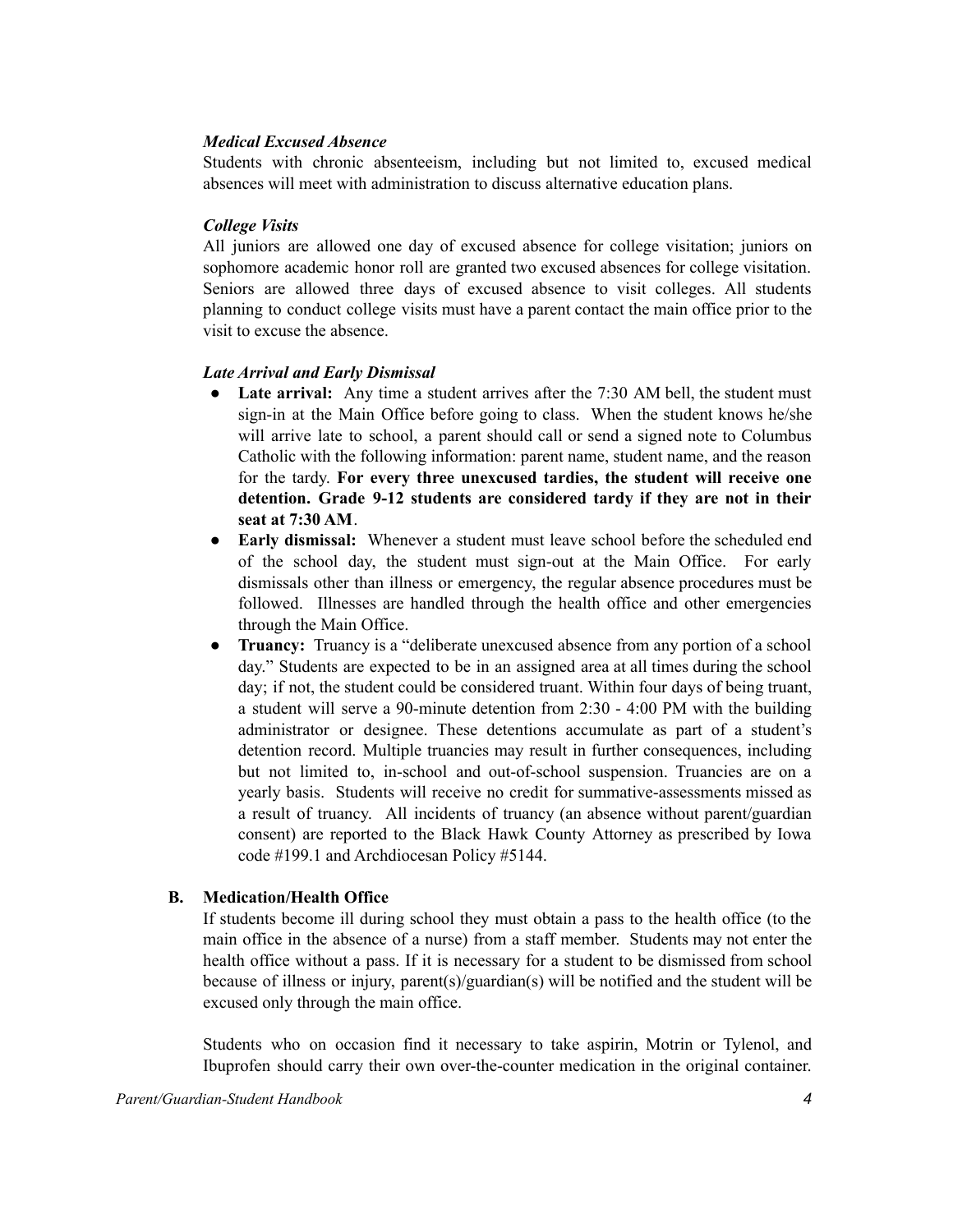Also, students may carry their own prescribed inhalers. Students should not provide any type of medication to another student.

No over-the-counter medication will be dispensed at school unless a written permission note from the parent is on file in the health office, which will be administering the medication. The health office will only provide Tylenol, Ibuprofen, cough drops, topical ointment, Benadryl, and antacids.

## **C. Withdrawal**

If a student wishes to withdraw from school before graduation, the parent/guardian must contact the main office (in writing or in person) to schedule an appointment and complete an official withdrawal form. A student is not considered withdrawn until this form is submitted and all school property is returned and fines paid. All tuition and fees will be prorated based upon weeks of attendance. Scheduling fees are non-refundable.

## **V. Discipline Code**

The student guidelines outlined in this handbook exist in order to assist the Cedar Valley Catholic Schools community to function effectively and to provide the environment conducive to student success. CVCS believes in the philosophy that all students are children of God and as such, they have self-worth, are worthy of respect and deserve to be treated with dignity. However, students and parents must understand that for all human actions there are consequences, some positive and some negative. One of the most distinguishing signs of growth is the ability to anticipate and make appropriate moral decisions with regard to how a specific action will affect the rights and responsibilities of both the student and all members of the CVCS community.

Consequently, Cedar Valley Catholic Schools maintain high expectations for all students and will work in partnership with parents who are the first teachers of their children. This makes the schools' role in discipline an extension of family responsibility, always done with love and for the good of the child.

#### **A. Cell Phone, Student Use**

- Cell phones are not to be visible in classrooms. Smartwatches are not to be worn during testing (set on teacher's desk). AirPods are only allowed in the classroom at a teacher's discretion.
- Cell phones are not permitted in restrooms or locker rooms during regular school hours.
- Student phone calls are to be made only with teacher/administrator approval. **Consequences**
	- **1st offense:** If a student is found with a cell phone, the student will be directed to turn it in at the school office. The student may retrieve the cell phone at the end of the day.
	- **2nd Offense:** The student will again turn in the cell phone at the school office but **will not** be able to retrieve it at the end of the day. The student's parent or guardian is responsible for picking up the cell phone.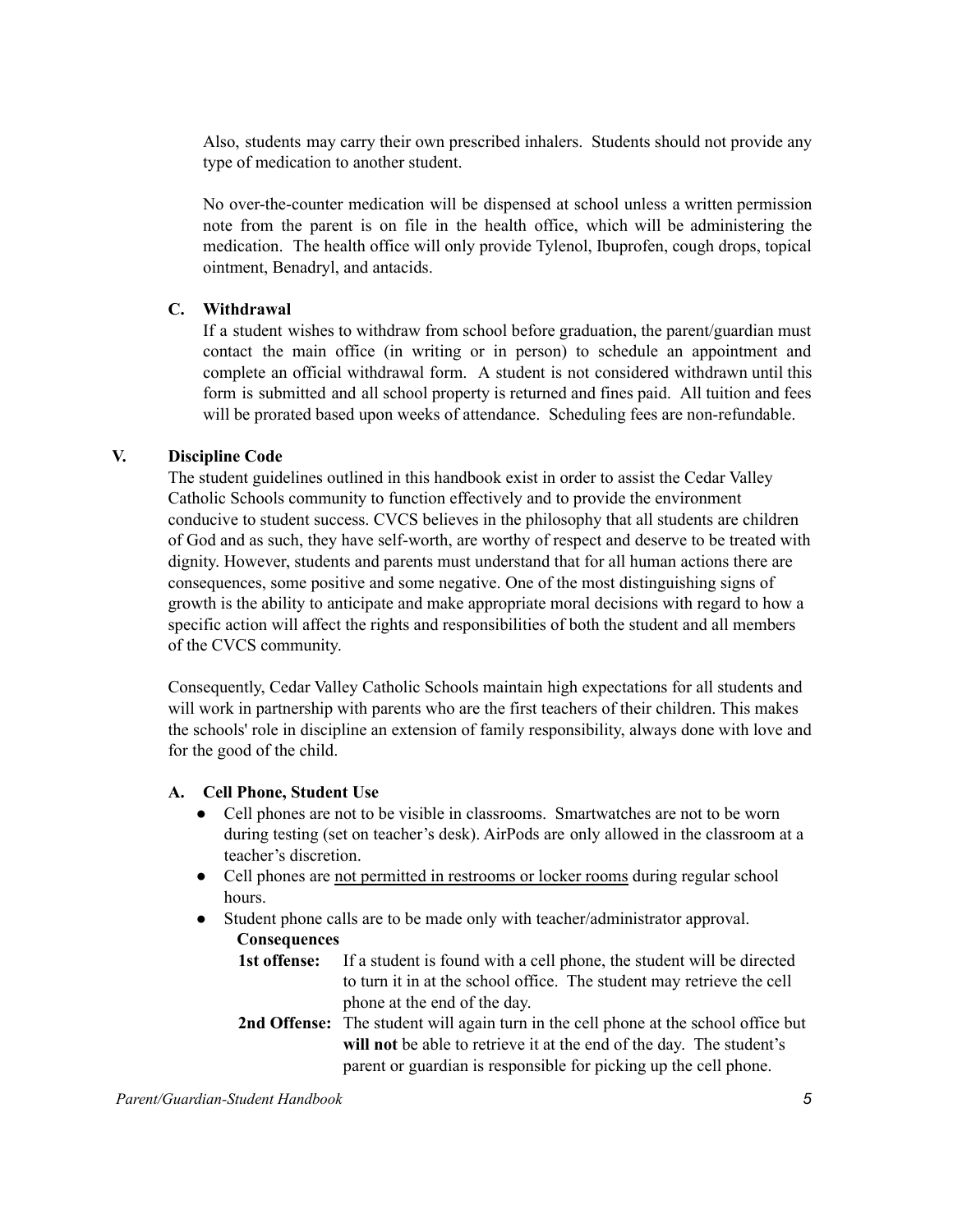**3rd Offense:** The student is expected to leave the cell phone in the school office upon arrival and pick up the phone at dismissal daily for a two week period.

# **B. Dances**

Columbus Catholic High School dances function as appropriate social opportunities to build school involvement and spirit, and are considered extracurricular activities. Dances are provided for high school students; students younger than high school may not attend. Students who wish to bring a high school **guest** (or a graduate from the previous academic year) must complete the three forms and agree to the fourth point below. Columbus Catholic students inviting guests are responsible for facilitating this process. Forms are to be requested one week in advance of the dance date and are to be returned no later than the day before the dance. Forms will not be accepted at the door the night of the dance.

- 1. Guest's parent signature form
- 2. Guest's principal's signature form
- 3. Breathalyzer form
- 4. Each guest agrees to abide by the rules and regulations of the CVCS and Columbus Catholic student/parent handbooks.

\*\*Dances are not held during pandemics.

## **C. Breathalyzer**

Participation in extracurricular activities is a privilege, not a right. Therefore, certain procedures and limitations can be instituted. For example, a school official may administer a breathalyzer test to a student even if he or she does not have reasonable grounds to believe the student is under the influence of alcohol if the student and the student's parents or guardians provide written consent to the search.

If a school program chooses to use breathalyzer tests at school-related functions, such as dances, a letter should be sent to all parents and guardians at the beginning of each school year informing the parents and guardians of the school's intentions.

In addition to the letter, when students purchase tickets to school events, such as dances, they should be provided with a consent form notifying them of the school's intention to use a breathalyzer test at the entrance of the dance/activity and the consequences to students associated with testing positive for alcohol upon admission. The consequences of testing positive for alcohol at the entrance of a school-related function should be associated with a school-related function and will fall under the consequences of the school's Code of Conduct. For example, a consequence of testing positive for alcohol before entering a homecoming dance could result in the student not being allowed to attend any school dances for the remainder of the school year. If a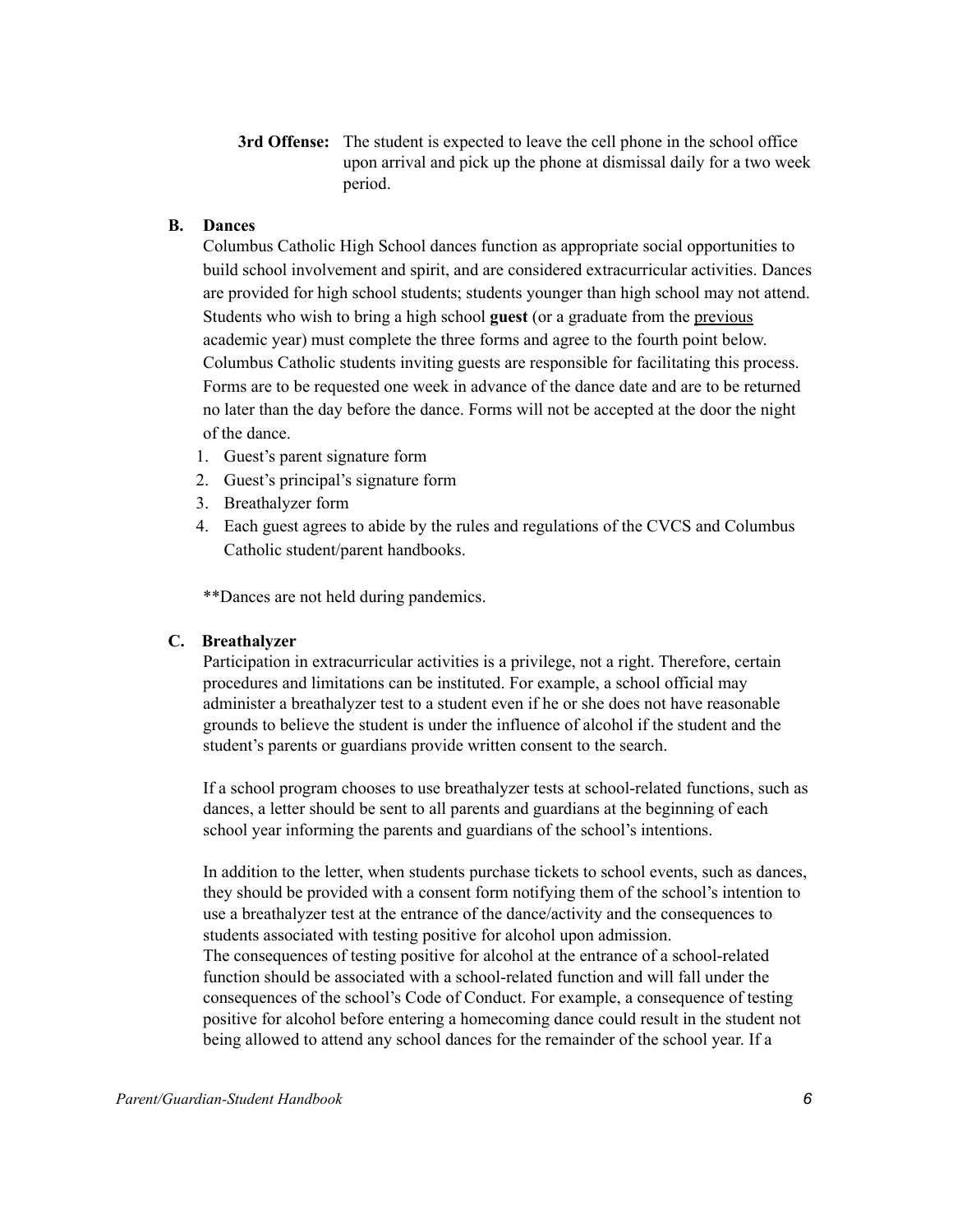senior tests positive for alcohol at the entrance during the senior prom or post-prom, the senior could be prohibited from taking part in commencement.

Each consent form should be taken home and signed by the student and the student's parent or guardian. Each student should then be required to bring the consent form to the dance/event as admission to the dance/event. Students who either choose not to sign the consent form or forget to bring the consent form to the dance/event should not be allowed to enter.

For a consent search to be valid, the consent must be knowing and voluntary. If the consent is passive (i.e. students and parents only sign a non-consent form if they refuse to submit to the test) that would not satisfy the requirements of a knowing and voluntary consent.

School officials should administer the breathalyzer test to each student and should be trained to accurately administer the test to avoid errors. It would be best for the police not to be involved in the testing. There is no reason why the police department could not provide the screening equipment to the school.

The test should be conducted in a reasonable manner that minimizes invasion of privacy and maintains respect for all students. If a student tests positive for alcohol at the entrance of a dance, that student should be taken to a private location and given a second chance to measure the level of alcohol. If a student tests positive a second time, his or her parents should be notified to pick up their child and the school consequences will apply as outlined on the consent form.

A student is defined as any person enrolled in school, kindergarten through twelfth grade. Therefore, if a student wishes to bring a companion to the dance who attends a different school, the friend should also be required to bring a consent form as admission to the dance. If the friend is not a student he or she would still be required to sign a consent form at the entrance of the dance and submit to the test before admission.

#### Sample Parent Consent Letter/Form

Date:

## Dear Parents/Guardians,

Participation in extracurricular activities is a privilege, not a right. Our school wishes to offer a wide range of activities for our students in a safe and positive environment. We strive to maintain a drug and alcohol free environment. Therefore, a breathalyzer test will be administered to all students at school-related functions, including but not limited

to dances, drama and musical productions, and athletic events.

When students purchase a ticket to a school event, they will be provided with a consent form notifying them of our school's intention to use a breathalyzer test at the entrance of the activity and the consequences to students associated with testing positive for alcohol upon admission.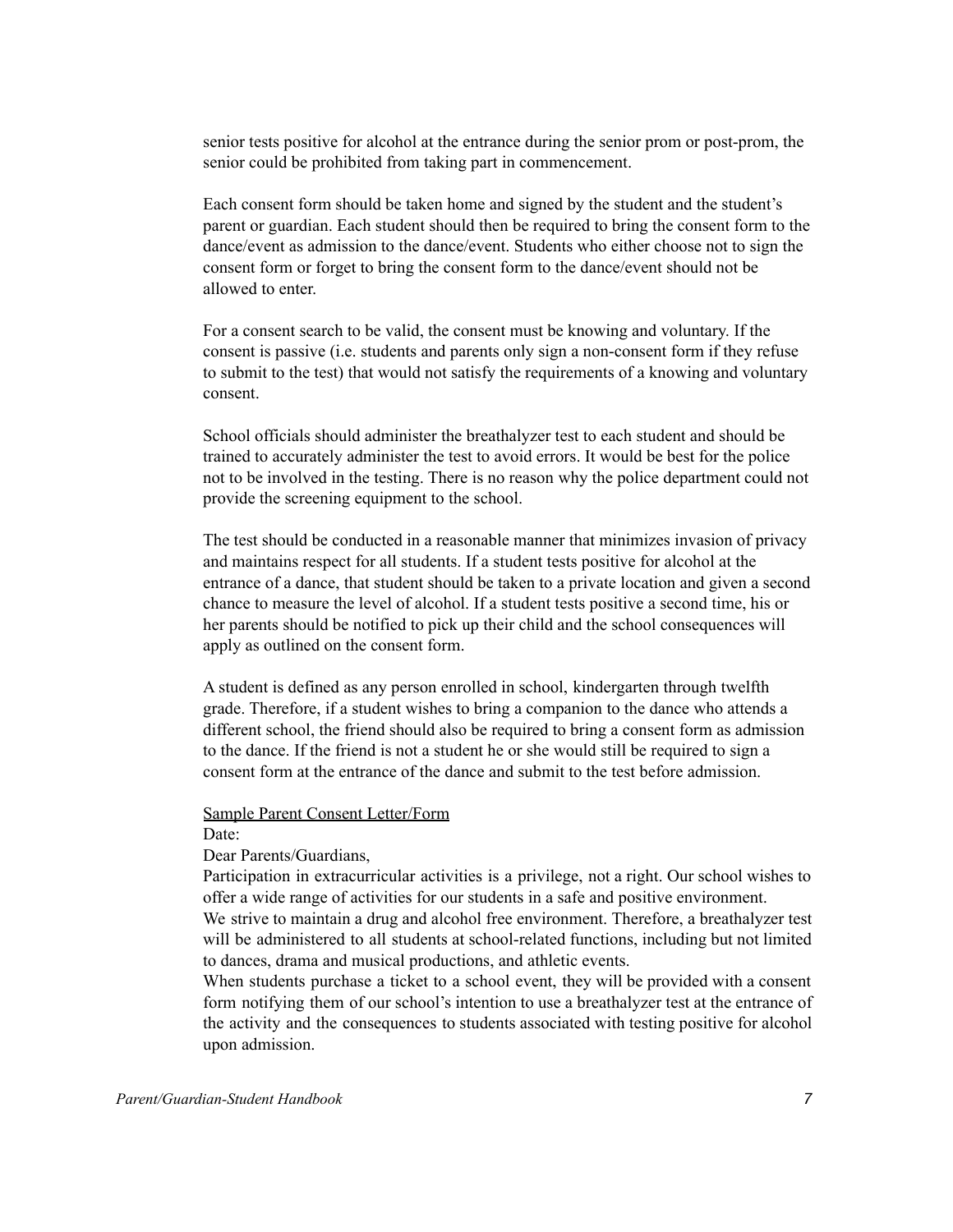The consequences of testing positive for alcohol at the entrance of a school-related function will be associated with future participation in that or another school-related function.

A consent form (Exhibit A attached) must be signed by the student and the student's parent or guardian. Each student is required to bring the consent form to the activity as part of the admission requirements. Students who either choose not to sign the consent form or forget to bring the consent form will not be allowed to enter.

The test will be conducted in a reasonable manner that minimizes invasion of privacy and maintains respect for all students. If a student tests positive for alcohol at the entrance, that student will be taken to a private location and given a second chance to measure the level of alcohol. If a student tests positive a second time, his or her parents will be notified to pick up their child and the school consequences will apply as outlined on the consent form.

A student is defined as any person enrolled in school, kindergarten through twelfth grade. Therefore, if a student wishes to bring a companion to the dance who attends a different school, the friend should also be required to bring a consent form as admission to the dance. If the friend is not a student, he or she would still be required to sign a consent form at the entrance of the dance and submit to the test before admission.

Thank you for your attention to this matter.

Sincerely yours,

#### BREATHALYZER CONSENT FORM

- 1. We understand that a student's participation in extracurricular activities is a privilege, not a right.
- 2. We understand that the administration of a breathalyzer test to a student by a school official constitutes a search under Iowa law.
- 3. We understand that with this consent, a school official can administer a breathalyzer test to a student absent reasonable grounds to believe the student is under the influence of alcohol (i.e. looks, smells or acts intoxicated).
- 4. We understand that if a student tests positive for alcohol upon the administration of a second test, the student's parent or legal guardian will be notified to pick up that student, and the consequences will apply as outlined in the school's Code of Conduct.
- 5. We have received written notice of the school's intention to administer a breathalyzer test to each student upon admission to school-related functions.
- 6. We have received a copy of the Student Handbook and have read the amended Search and Seizure policy contained within it.
- 7. We are aware of the consequences of a student testing positive for alcohol upon admission to a school-related function.
- 8. We understand that each student must present this consent form in order to enter the school-related function and that students who either choose not to sign this consent form or forget to bring this consent form to the school-related function will NOT be allowed to enter.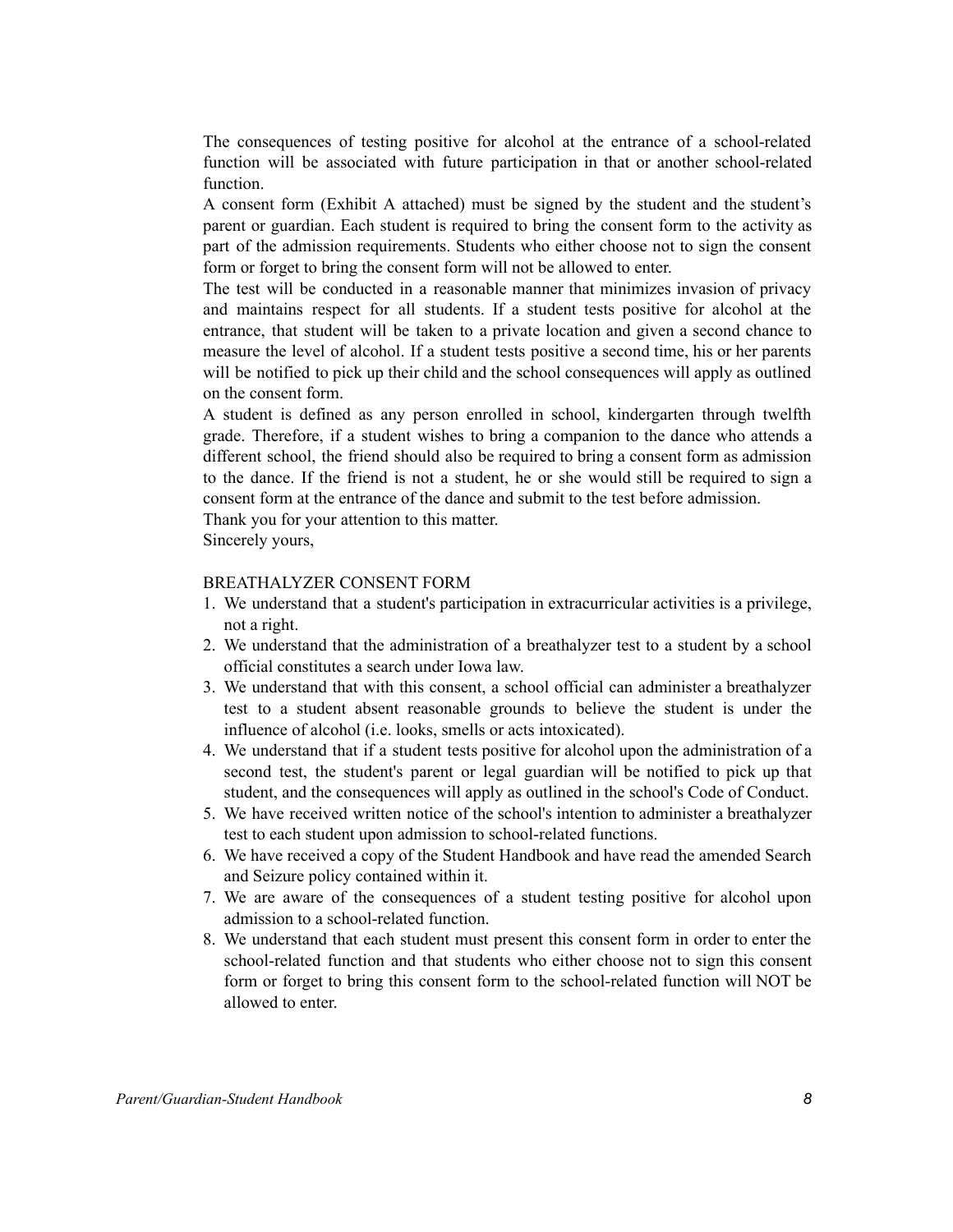# WE HEREBY CONSENT TO THE ADMINISTRATION OF A BREATHALYZER TEST AS PART OF THE ADMISSION REQUIREMENTS FOR

Student

Parent / Guardian

 $\mathcal{L}_\text{max}$  and  $\mathcal{L}_\text{max}$  and  $\mathcal{L}_\text{max}$ 

 $\mathcal{L}_\text{max}$  and the contract of the contract of the contract of the contract of the contract of the contract of the contract of the contract of the contract of the contract of the contract of the contract of the contrac

 $\mathcal{L}_\text{max}$  and the contract of the contract of the contract of the contract of the contract of the contract of the contract of the contract of the contract of the contract of the contract of the contract of the contrac

 $\mathcal{L}_\text{max}$  and the contract of the contract of the contract of the contract of the contract of the contract of the contract of the contract of the contract of the contract of the contract of the contract of the contrac

Date

#### **D. Detention**

The purpose of detention at Columbus Catholic High School is to impose consequences that will help students better self-discipline themselves and also realize that all actions have consequences.

Detentions will be given for offenses that are in violation of Columbus Catholic's Discipline Code. Detentions will be 30 minutes in length. A student has 3 opportunities to serve their Detention**: the same day, the next morning, or the following day**. The detention will be served with the assigning teacher. If the assigning teacher is unable to supervise the detention, the student must make arrangements with the Main Office. Detention will be offered every morning from 6:55 AM to 7:25 AM**.** Students will not be allowed to enter the morning detention room after 6:55 AM. Students will be in school dress code and have schoolwork to complete during detention. They may not leave the room without the permission of the moderator. Sleeping, cell phones, food or drink is never allowed in detention. A student may work with another teacher on schoolwork if he/she has signed in with the "Detention" teacher and if the student has a pass to work with another teacher.

If a student does not serve his/her detention during one of their 3 opportunities, the student will be assigned **90 minutes of lunch detention.**

#### **Failure to Report for Detention**

If a student does not report to detention or is tardy, the student will be assigned three lunch detentions with the School Administration Manager (SAM). Lunch detentions will be served with the SAM during the next three lunch periods. Failure to serve the three lunch detentions may result in additional consequences, such as in-school suspension or a meeting with the student, parents, and the SAM; the purpose of the meeting is to have positive communication between the student, parents, and the administrator. Frequent unserved detentions will lead to additional discipline consequences.

**Students participating in extracurricular activities** (e.g. sports, band, vocal, drama) who skip detention may attend practice, but cannot participate. If a public performance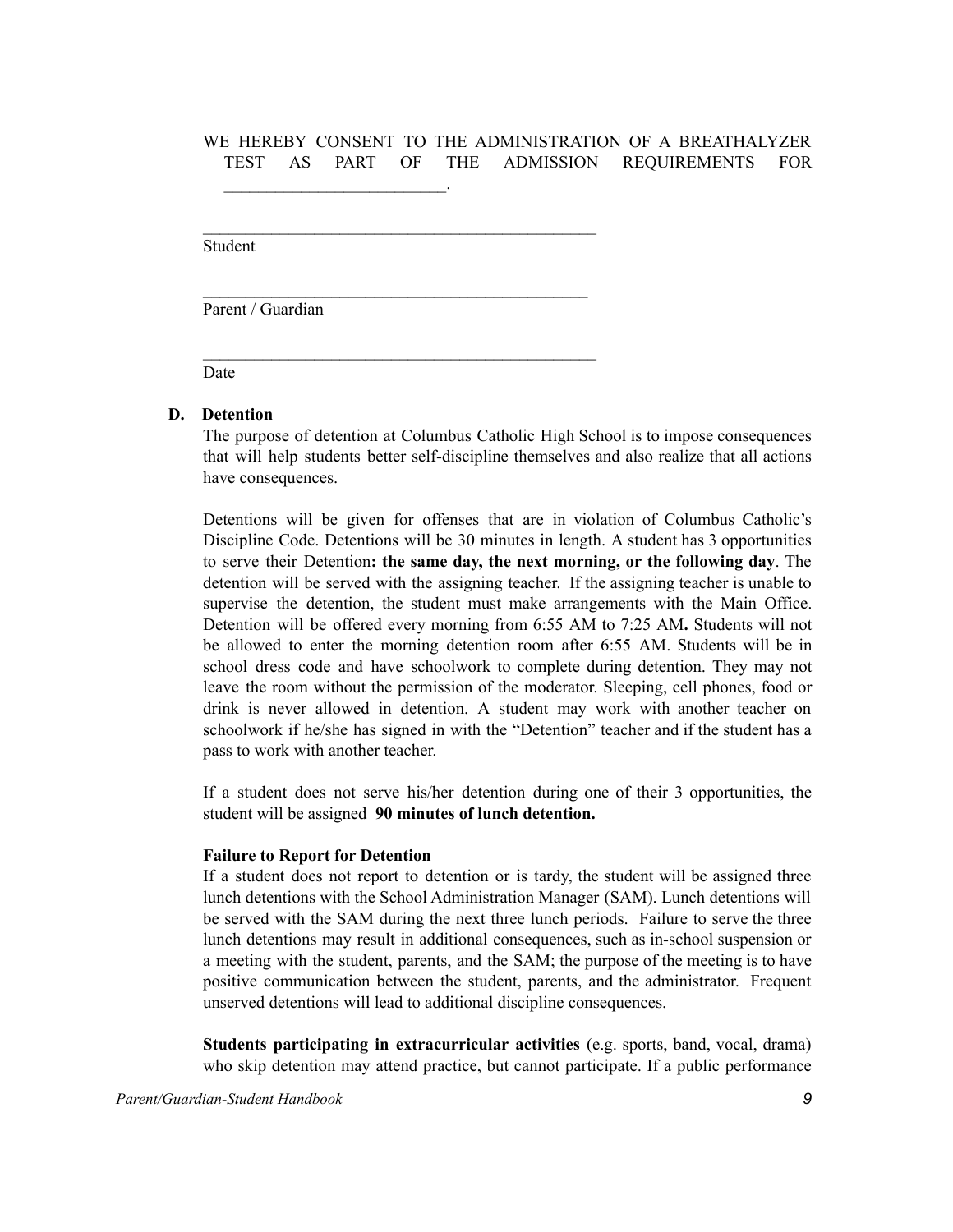is scheduled that day and the student is **absent** from detention, the student is ineligible and may not be dismissed early to attend the event. If the student is **tardy** to detention, the student has two options:

- 1. The student completes remaining detention time with participation being commensurate to the time missed in accordance with the chart below, **and completes an additional 30 minute detention** within three days.
- 2. The student chooses to be ineligible for the activity and instead completes the three lunch detentions with the School Administration Manager.

| 1-5 minutes   | Student misses $\frac{1}{4}$ of the event                                |
|---------------|--------------------------------------------------------------------------|
| 6-10 minutes  | Student misses $\frac{1}{2}$ of the event                                |
| 11-15 minutes | Student misses $\frac{3}{4}$ of the event                                |
| $15+$ minutes | Student is ineligible for the event and<br>serves three lunch detentions |

\*At administrative discretion, the policy will be modified for sports that do not have quarters.

If a Friday detention is skipped or the student is tardy, these rules apply to the *next* school-sponsored practice **OR** activity (e.g. Saturday, Monday)

#### **Detention totals and consequences will be as follows:**

**3 detentions:** A letter from Columbus Catholic High School to parents

**6 detentions:** A letter is sent to parents. The student chooses a faculty member to meet with to discuss problems, future consequences and to create a plan for improvement. Failure to create an approved Improvement Plan within the assigned time will result in in-school suspension until the plan is completed.

**9 detentions:** A meeting with parents, students and administration will take place to discuss improvements, future consequences and to create a plan for improvement. Suspension from all Columbus activities that do not take place between 7:30 a.m.-2:30p.m. will be in effect for a minimum of 3 school weeks (excludes faith-based activities).

**12 detentions:** The student and parents will meet with the Columbus Catholic Code of Conduct Committee. The Columbus Catholic Code of Conduct Committee will determine appropriate consequences. Consequences may include probation, suspension from activities and/or expulsion.

**Each year a student will start with zero detentions.**

**Items defined as major offenses will result in consequences greater than 1 detention.**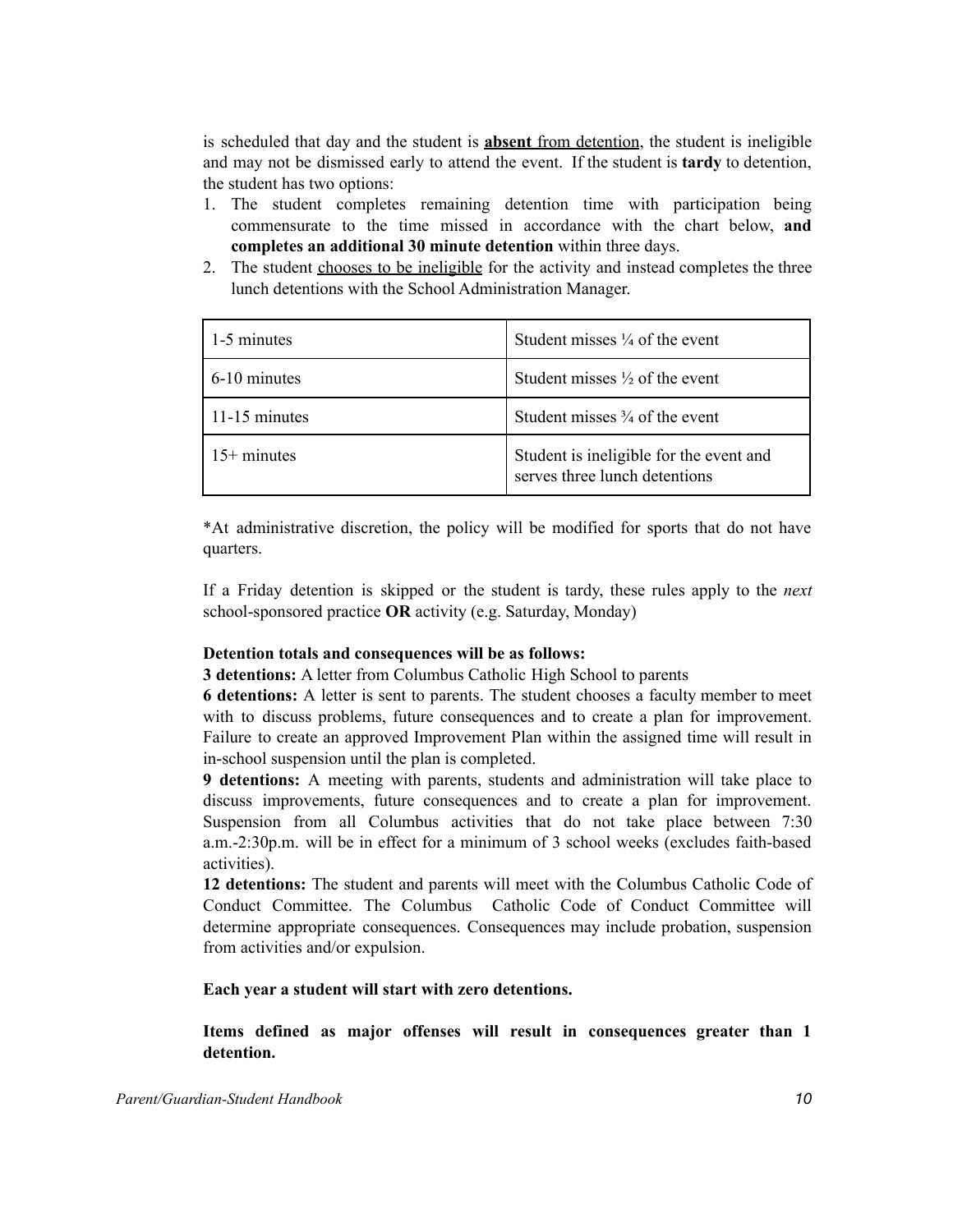# *Guidelines for Major Consequences*

Some examples of minor offenses (Detention):

- Tardy to class without a written pass
- Running in halls
- Failure to have a pass in the hall from a class
- Out of uniform violations
- Use of profanity

# First Major Incident:

- Principal/designee talks to student, investigation is initiated, if founded, aggressor will be informed of his/her actions and asked to stop
- Consequence(s) Loss of privilege(s), two thirty-minute detentions, or up to half-day in-school suspension
- Teaching principal/designee reteaches appropriate behaviors in relationship to Gospel Values and the 7 Habits; teaching may include but is not limited to: reviewing expectations, role play, modeling, restitution, service, apology, conflict mediation, essay, and/or illustration
- Parent contact warning to students and parents that another incident will result in additional consequences
- Documentation

# Second Major Incident:

- Principal/designee talks to student, investigation is initiated, if founded, aggressor will be informed of his/her actions and asked to stop
- Consequence(s) Loss of privileges, one or more days of in-school suspension, or up to one day of out-of-school suspension
- Teaching principal/designee reteaches appropriate behaviors in relationship to Gospel Values and the 7 Habits; teaching may include but is not limited to: reviewing expectations, role play, modeling, restitution, service, apology, conflict mediation, essay, and/or illustration
- Parent contact a warning to students and parents that another incident will result in 1-3 day(s) of suspension (in or out)
- Documentation

## Third and Subsequent Major Incidents:

- Principal/designee talks to student, investigation is initiated, if founded, aggressor will be informed of his/her actions and asked to stop
- Consequence(s) 1-3 day(s) of suspension (in or out); students having subsequent Major Incidents may be recommended for expulsion
- Teaching principal/designee reteaches appropriate behaviors in relationship to Gospel Values and the 7 Habits and creates a Behavior Intervention Plan; teaching may include but is not limited to: reviewing expectations, role play, modeling, restitution, service, apology, conflict mediation, essay, and/or illustration
- Parent contact including written letter
- Documentation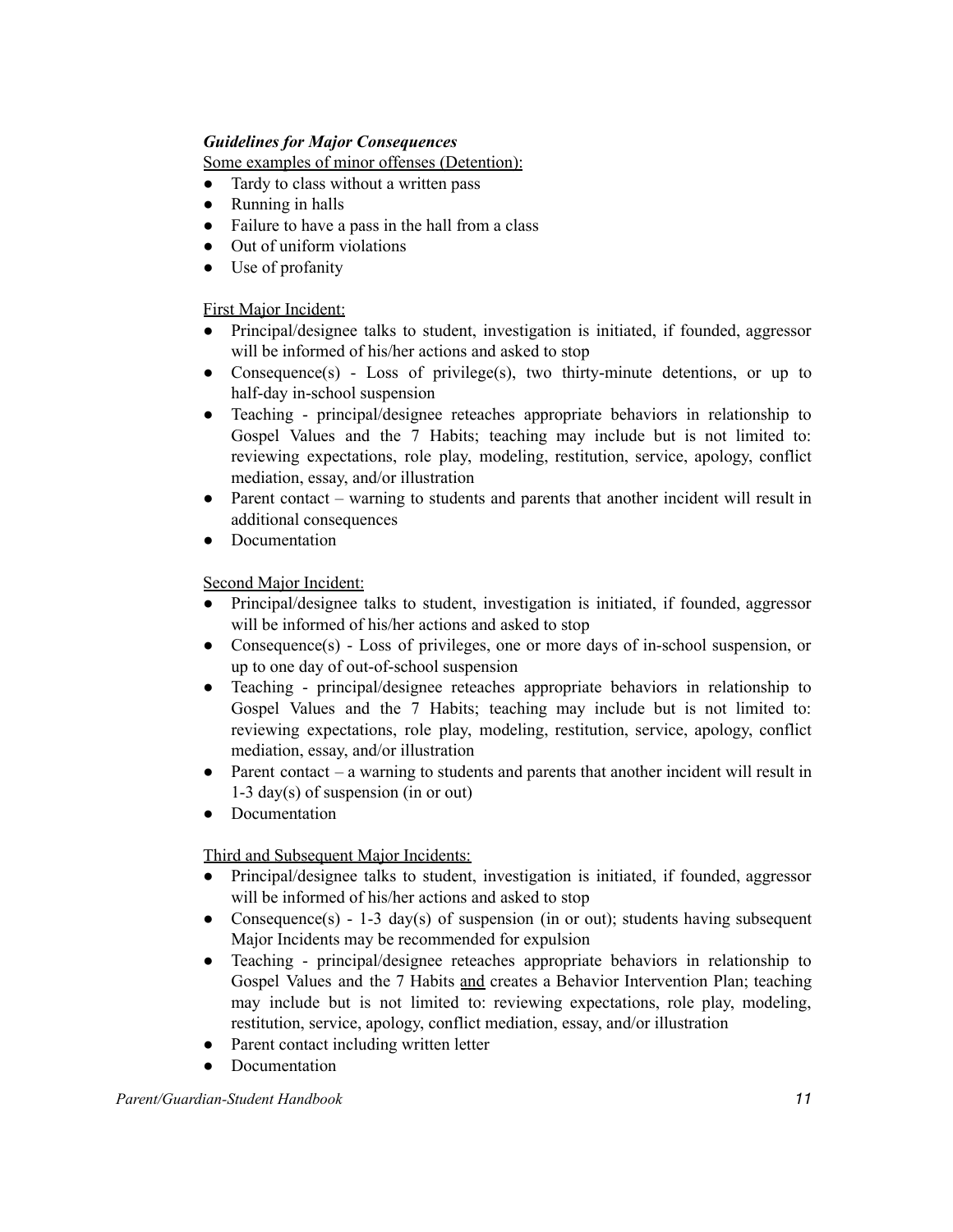Student privacy is respected in each disciplinary situation. Disciplinary consequences will not be shared with anyone besides the student, administrator, teacher, and their own parent/guardian. To respect the confidentiality of each student, video recordings of incidents will not be shared.

**These guidelines may be adjusted for individual situations at the principal's discretion depending on the evidence, the severity of the incident, the age of the student, the history of incidents by this student, the student's response during the investigation and other relevant information from any credible source.**

Incidents not witnessed by an adult will be investigated to determine the need for further action.

## **E. Electronic Devices**

Audio/visual recording devices, electronic games, sound makers, laser pointers, and other similar electronic devices are not to be used during the school day **unless permission is received from a teacher.** Apple/Smart watches must be removed during all testing. Technology included in 504/IEPs is permitted for educational purposes in the classroom. Students who inappropriately use or display such items are subject to having them confiscated and kept in the main office.

#### **F. Student Search by a Peace Officer**

The search of a student or of a protected student area by a peace officer who is not a school/program official, or by a school/program official at the invitation or direction of a peace officer who is not a school/program official, shall be governed by the statutory and common law requirements for police searches.

Definitions:

1. "Student" means a person enrolled in a school/program for any grades kindergarten through twelve.

2. "School/program official" means a certificated school employee, and includes non certificated school/program employees employed for security or supervision purposes.

3. "Contraband" includes substances or items which, if found on school/program property, violate the law and school/program regulations, or are detrimental to an orderly environment at school/program. Contraband includes by way of illustration, but is not limited to, drugs, narcotics, tobacco, liquor, weapons, and stolen property. It consists of substances or items which may cause a substantial disruption of the school/program environment, and/or which present a threat to the health and safety of the students and staff.

4. "Protected students area" includes, but is not limited to:

- A student's body;
- Clothing worn or carried by a student;
- A student's pocketbook, briefcase, duffel bag, book bag, backpack, knapsack, or any other container used by a student for holding or carrying personal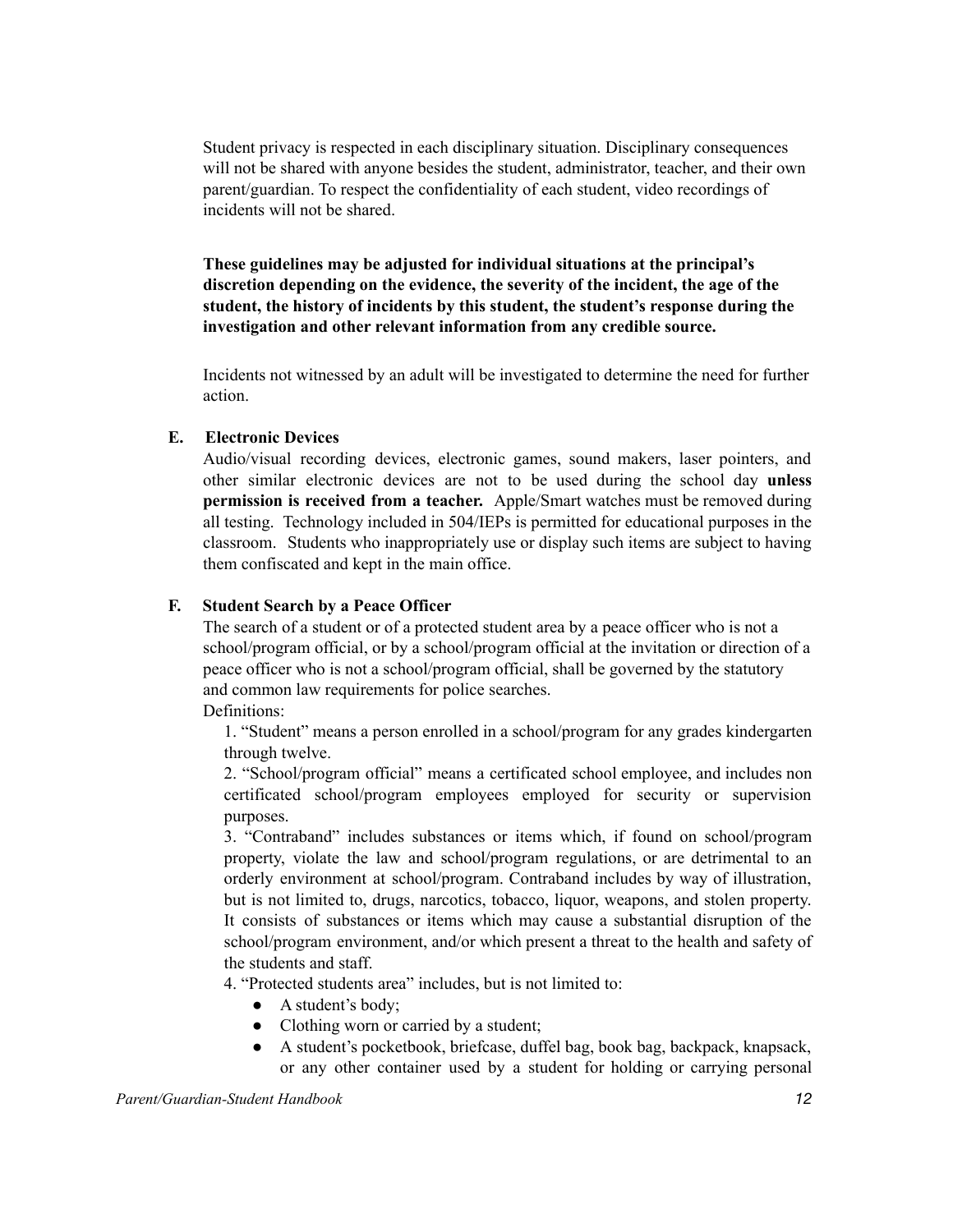belongings of any kind, and in the possession or immediate proximity of the student.

5. "Student search rule" means a rule established by the authorities in charge of the school/program controlling the manner of the searching of students or protected student areas. To be valid, a student search rule shall require that all searches of students or protected student areas be reasonably related in scope to the circumstances which gave rise to the need for the search and based upon consideration of relevant factors which include, but are not limited to, the following:

- The nature of the violation for which the search is being instituted;
- The age or ages and gender of the students who may be searched pursuant to the rule;
- The objectives to be accomplished by the search.

#### **G. Substance Abuse/Misuse Policy**

# **Use of Alcohol or Other Illegal Drugs not on School Grounds or at School Functions**

*Any student who is found to be using, in possession of, or knowingly in the presence of underage alcohol consumption, marijuana use, or use of any other illegal drug (including look-alikes) violates this policy. Reports may be submitted to the school by law enforcement personnel, student self-reporting, or parent/guardian reporting their child, or as witnessed by faculty, staff or administration. Peer reports with overwhelming evidence are considered at administrative discretion.*

The school reserves the right to test any Columbus Catholic student at any Columbus Catholic activity who gives reasonable suspicion that he/she may have violated this substance abuse policy. As a condition for admission at home activities, Columbus Catholic reserves the right to randomly or inclusively test students and/or their guest for substance abuse violation. If comprehensive testing is a condition of admittance to an event, a parent permission slip will be sent home before the event. Failure to return the parent permission slip will result in the student not being allowed to enter the event. Anyone failing a substance abuse test (breathalyzer) will not be admitted, and Columbus Catholic students will be dealt with according to this policy. Anyone refusing to submit to testing when a test due to reasonable suspicion is requested will be considered in violation of this policy. If a student is found to be in violation of the Columbus Catholic High School substance abuse policy, the parent(s)/guardian(s) will be notified. **A student found to possess and/or be using illegal substances on campus or at a school-related activity will face disciplinary consequences, which may include suspension or expulsion depending on the type of substance and the amount present.** Law authorities will be notified. Parent(s)/guardian(s) will be notified of all violations and impending disciplinary actions. The Columbus Catholic administration will investigate incidents reported by staff that have personally observed the situation, reported by law enforcement authorities, and/or reported from a parent about their child. Additionally, students found to have a Substance Misuse Good Conduct violation will be dealt with as follows: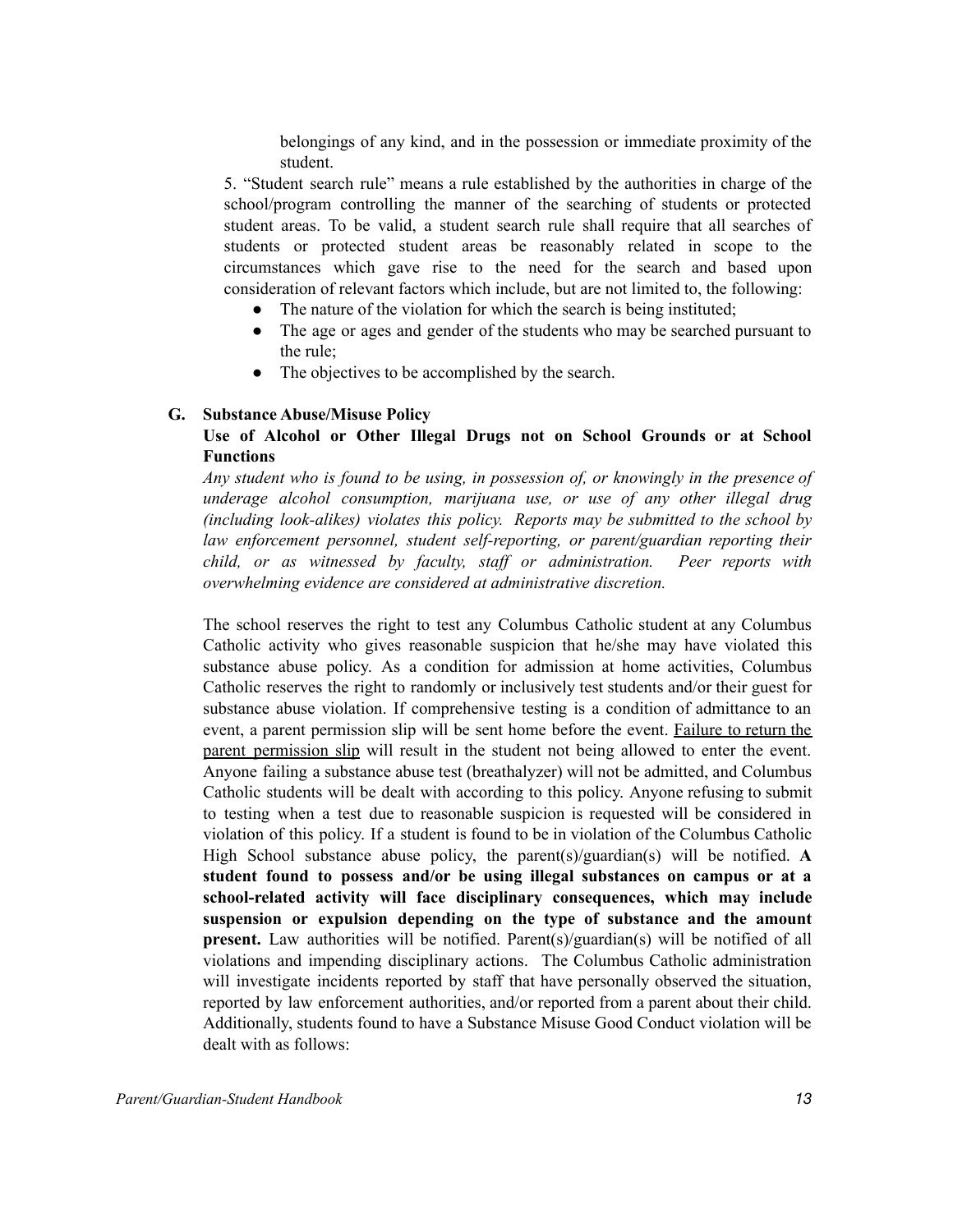## **Violation #1**

- The student will enroll in the Pathways Diversions class. Classes are held in the afternoon and scheduled by Pathways. The student will attend the four sessions that comprise the class and complete all required elements. A parent must attend one of the sessions. The student must provide the school with a list of the next available series of classes that will be attended. Upon completion of the course, a notice of completion must be provided to Columbus Catholic. The student must enroll in the next available sequence of classes. Failure to complete courses will result in the student facing possible dismissal from Columbus Catholic High School. The student will also be declared immediately ineligible for extracurricular activities until the classes are completed (subject to availability of courses).
- The student will complete eight hours of community service with any service organization. Hours cannot be completed for family members or at Columbus Catholic High School and must be completed within three weeks of a violation. Failure to complete service hours within three weeks of the offense will result in immediate suspension from extracurricular activities until service hours are completed. Additionally, the student attends a hearing with the Columbus Catholic Discipline Committee.
- The student will miss extracurricular events based on the  $1<sup>st</sup>$  Offense guidelines.

# **Violation #2**

- The student will enroll in the Pathways Diversions class. Classes are held in the afternoon and scheduled by Pathways. The student will attend the four sessions that comprise the course and complete all required elements of the class. The student must enroll in the next available sequence of classes. The student must provide the school with a list of the upcoming available series of classes that will be attended. Depending on the circumstances of the violation, a professional evaluation through Pathways may be requested. Upon completion of the course, a notice of completion and evaluation must be provided to Columbus Catholic. A parent must attend two of the sessions. Failure to complete classes will result in the student facing possible dismissal from Columbus High School. The student will also be declared immediately ineligible for extracurricular activities until the completion of the course.
- The student will complete 15 hours of community service with any service organization. Service hours cannot be completed for family members or at Columbus Catholic High School. Service hours must be completed within four weeks of the violation. Failure to complete service hours within four weeks of the offense will result in immediate suspension from extracurricular activities until service hours are completed, and the student will have a hearing with the Columbus Catholic Discipline Committee.
- The student will miss extracurricular events based on the  $2<sup>nd</sup>$  Offense guidelines.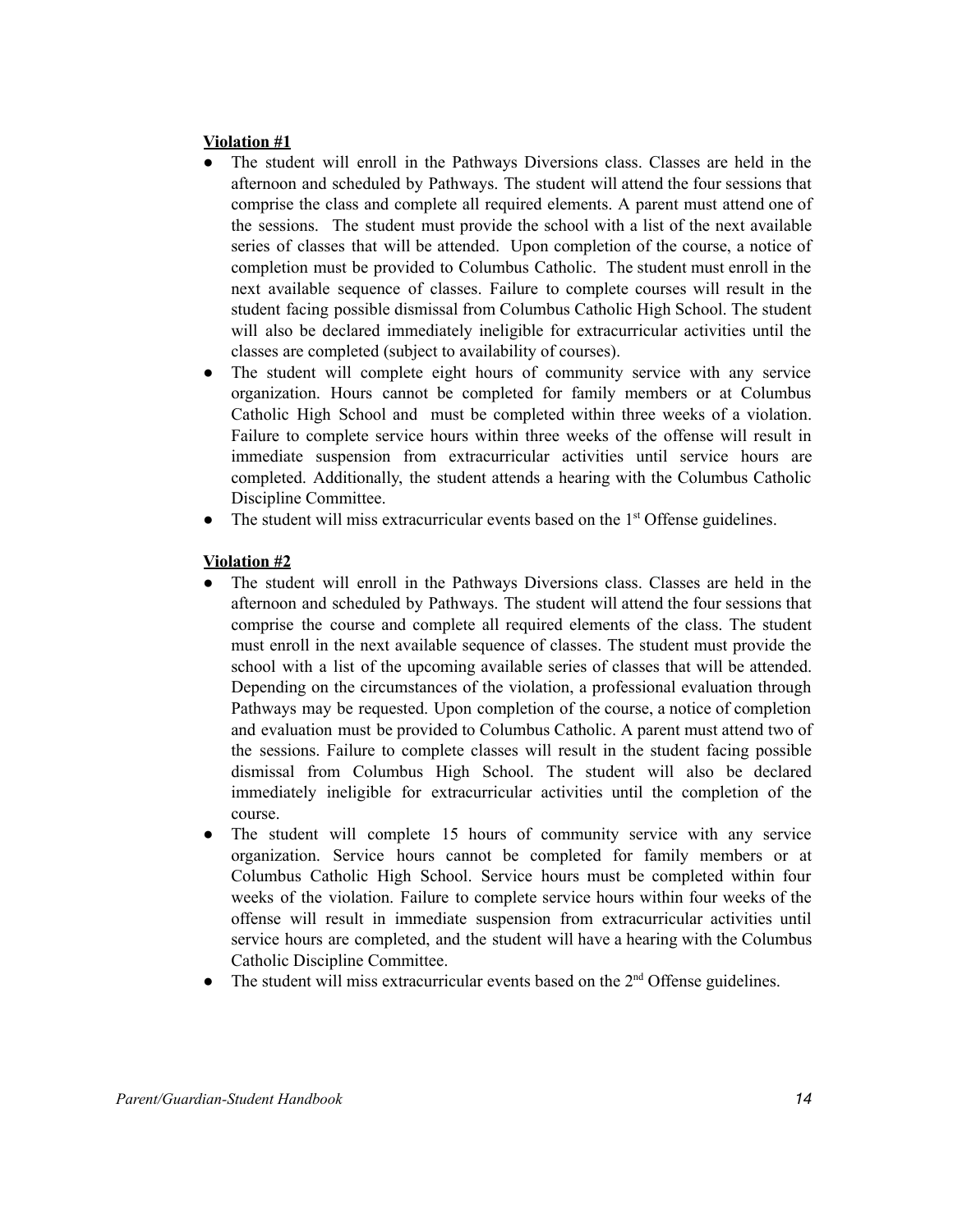## **Violation #3**

- A professional evaluation must occur through Pathways. The student must comply with the evaluation's recommendation to potentially remain as a student at Columbus Catholic High School.
- The student and parent will meet with the Columbus Catholic High School Discipline Committee.
- The student will complete 20 hours of community service with any service organization. Service hours cannot be completed for family members or at Columbus Catholic High School. Service hours must be completed within five weeks of offense. Failure to complete service hours within five weeks of the offense will result in a hearing with the Columbus Catholic Discipline Committee to determine further sanctions.
- The student will be ineligible to participate in extracurricular activities for one calendar year.

#### **Important Notes**:

Neither Columbus Catholic High School nor Cedar Valley Catholic Schools are responsible for any payment of counseling, evaluation, treatment or service that may be deemed necessary.

Student substance abuse violations transfer from one academic year to the next; a student that leaves Columbus Catholic High School and then returns will maintain their number of violations.

Multiple violation penalties are always served consecutively rather than concurrently. **A student will receive more than one Substance Abuse violation if they are cited for more than one substance. For example, if a student received an alcohol citation and a citation for possession of drugs, they would be placed at "Violation #2" and receive appropriate consequences.**

In order to serve extracurricular consequences, a student must be a "bonafide" participant in that activity (e.g. sports, drama), which means they must have participated in the activity the previous season as long as they were physically able to. You cannot serve time by going out for a new sport. A  $9<sup>th</sup>$  grader does not have to be a "bonafide" participant since they have not completed a full school year. The student must also complete the season in order for it to count. If a student would quit or be kicked off of a team, their missed time would not count.

If a student commits a Good Conduct violation, they or their parents must report the violation on the next school day. For example, a violation that occurs on Friday or Saturday must be reported on Monday. A violation that occurs on Tuesday must be reported on Wednesday. These same rules apply during the summer or when school is not in session. If the administration cannot be reached via phone or in person, a message must be left on the Columbus High School voice mail system (319-233-3358).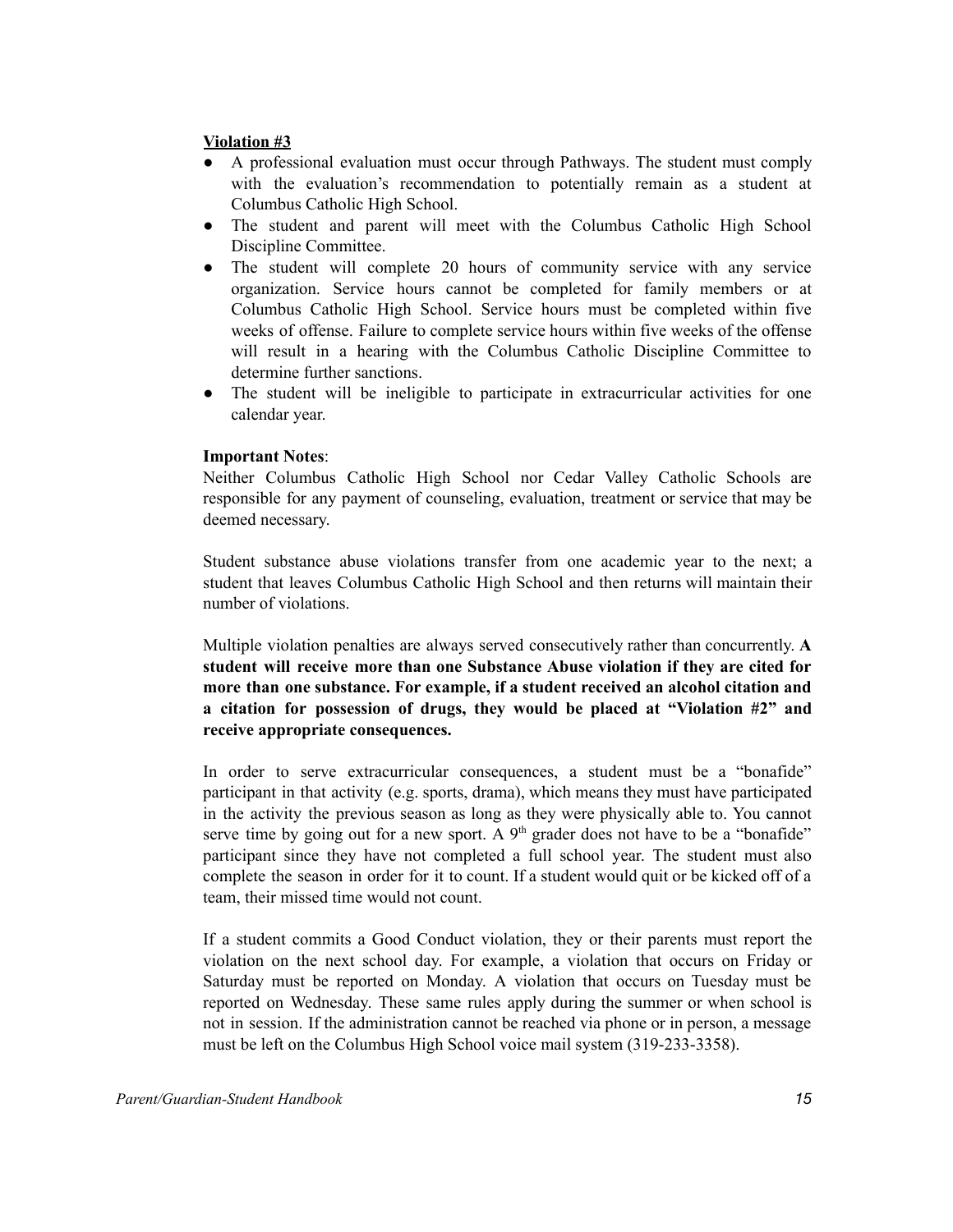# **\*\*If an investigation has to occur and substantiates a violation that was not self-reported the next possible school day, community service, and extra-curricular penalties will double**.

Violations beyond the  $3<sup>rd</sup>$  offense will be dealt with by the Columbus Catholic High School Discipline Committee and will result in permanent extracurricular ineligibility.

Before a formal violation of this policy, students who self-refer for drug or alcohol treatment will not be subject to the disciplinary code as long as treatment is on-going, positive, and without further violation. Columbus Catholic Administration will determine extracurricular eligibility by consideration of the treatment plan conditions.

#### **H. Vandalism/Theft**

Anyone destroying, stealing, or defacing school property or personal property of a school employee or student will face disciplinary action. Justice demands restitution in proportion to damage done. If damages are deemed significant, a referral to the legal system may be made. Specific consequences may include but are not limited to restitution, community service, and suspension from classes and/or activities. If possible, the student will be required to repair items vandalized.

#### **VI. Services**

#### **A. Automobiles/Parking Lot**

Driving and parking on school property is a privilege that is extended to students who exercise the privilege responsibly. Cooperation and courtesy from all drivers is needed to keep the flow of traffic going in a safe, efficient manner.

- The speed limit is 15 mph. If drivers speed or drive recklessly, they may be prohibited from driving on school property for 30 days.
- Students are not to park in the rally court, in front of the building, or in any area designated for staff.
- If a vehicle is illegally parked, a student may be blue-slipped and asked to move their car immediately, or it **may be towed at the owner's expense.**
- The school does not assume responsibility for damaged or stolen vehicles or materials within the vehicles.
- Anti-theft devices, which disturb the academic learning environment, are not acceptable.
- Students are not to be in the parking lot between 7:30 AM and 2:25 PM without permission from the Main Office.

#### **B. Breakfast and Lunch**

The school operates a closed lunch period. Breakfast is available from 6:30 AM to 7:25 AM. Breakfast and lunch must be eaten in the cafeteria. Money is to be put in the student's lunch account before 7:30 AM in the Main Office. Free and reduced lunches are available through the program. Applications are welcome anytime during the school year.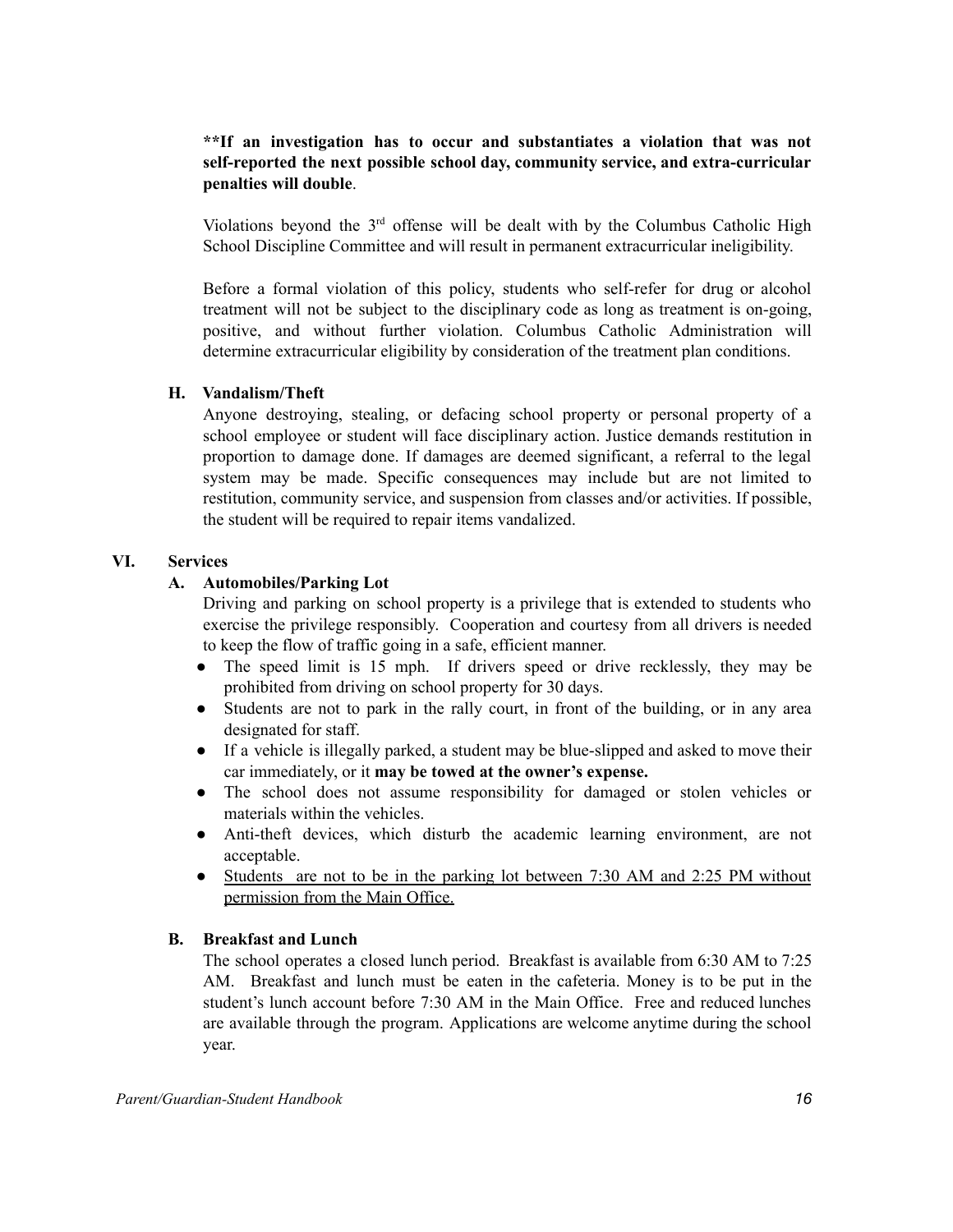Students must remain in the cafeteria during their scheduled lunch period. Students leaving to use the restroom and must sign-out with the staff member supervising the cafeteria; students are required to sign-in upon returning from the restroom. With the exception of the restroom, students may only leave the cafeteria with a signed pass from the office or a teacher. School uniform policy applies in the cafeteria.

Students are encouraged to bring uniform compliant clothing in the winter months.

The outdoor seating area is reserved for senior students. Seniors may not leave the eating area, or access their vehicles during this time. Outdoor dining is a privilege and not a right. Student access to this space may be revoked at an administrator's discretion.

## **C. Lockers**

Lockers are "loaned" to students, but remain at all times the property of, and under the control of, the school; they are not considered private or confidential. Lockers are subject to inspection by administration. Lockers are to be used only by the student to whom they have been assigned. Interior decorations must be in good taste representing positive student and school values. Backpacks, gym bags, coats, blankets, etc. are not allowed in the classrooms and are to be kept in lockers.

**COLUMBUS CATHOLIC ASSUMES NO RESPONSIBILITY FOR ITEMS LEFT IN YOUR LOCKER.** Students are responsible for securing their locker and its contents. All lockers must have school-issued padlocks or make arrangements with the Main Office. Students should keep lockers closed at all times and not share their combinations with any other student. Students may not change lockers without administrative approval.

#### **D. Lost and Found**

All students need to be responsible for their personal belongings. An effort is made to find the owners of articles of clothing, lunch boxes, play equipment, etc. Lost and Found items are kept in the Main Office; periodically, any unclaimed items will be given to the needy.

## **E. Textbooks**

Textbooks may be provided to students. Undue wear, damage, or loss will require payment at the end of the school year.

# **F. Water Bottles**

Students are encouraged to bring water bottles to school. There are filling stations available for student use throughout the building.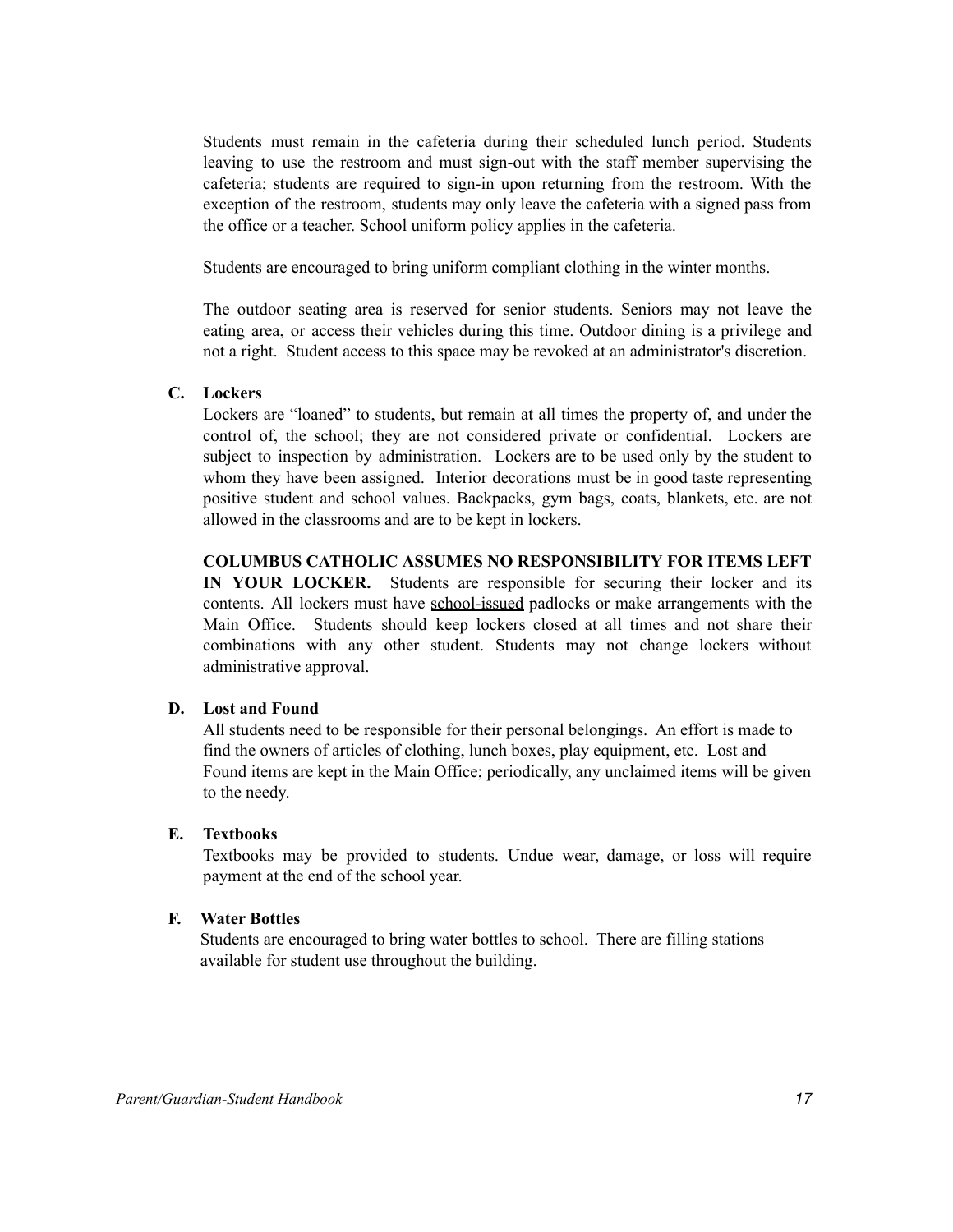## **VII. Academic Planning, Programing and Procedures**

| <b>Letter Grade</b> | <b>Grade Point Value</b> | <b>Letter Grade</b> | <b>Grade Point Value</b> |
|---------------------|--------------------------|---------------------|--------------------------|
| А                   | 4.00                     | C                   | 2.00                     |
| $A-$                | 3.67                     | $C-$                | 1.67                     |
| $B+$                | 3.33                     | $D+$                | 1.33                     |
| B                   | 3.00                     | D                   | 1.00                     |
| $B-$                | 2.67                     | D-                  | 0.67                     |
| $C+$                | 2.33                     | F                   | 0.00                     |

## **A. Grading and Grading Scale**

Grade point average is computed according to the grade point values per letter grade above. Grade point average is calculated to the hundredths place. Honor Courses (Accelerated and AP) earn an extra .25 on the GPA if the grade is a "C" or better.

Cumulative grade point average is computed on semester grades. Highest Honors: 4.0 or better; High Academic Honors: 3.70 and above; Academic Honors: 3.30 to 3.69. Senior awards are calculated based on the cumulative grade point average at the end of the first semester of senior year.

## **B. Graduation Requirements**

All students need 49 credits to graduate**.** These requirements should be carefully considered when planning course selections for future years. Students who transfer to Columbus from another high school should be in satisfactory academic and discipline standing. Situations to the contrary will be a reason to examine the student's enrollment application individually.

A minimum of 1 credit is required in Technology; however, additional courses are encouraged. Each incoming 9th grade student will be enrolled into Introduction to Computer Science, which will count as a technology credit. Specific course requirements can be found in the course guide.

To graduate from Columbus Catholic High School, a student must be in good standing with the school. All school requirements must be up to date, e.g. finances, conduct, and other obligations. The student must be in full-time attendance at Columbus Catholic High School the semester of the student's graduation.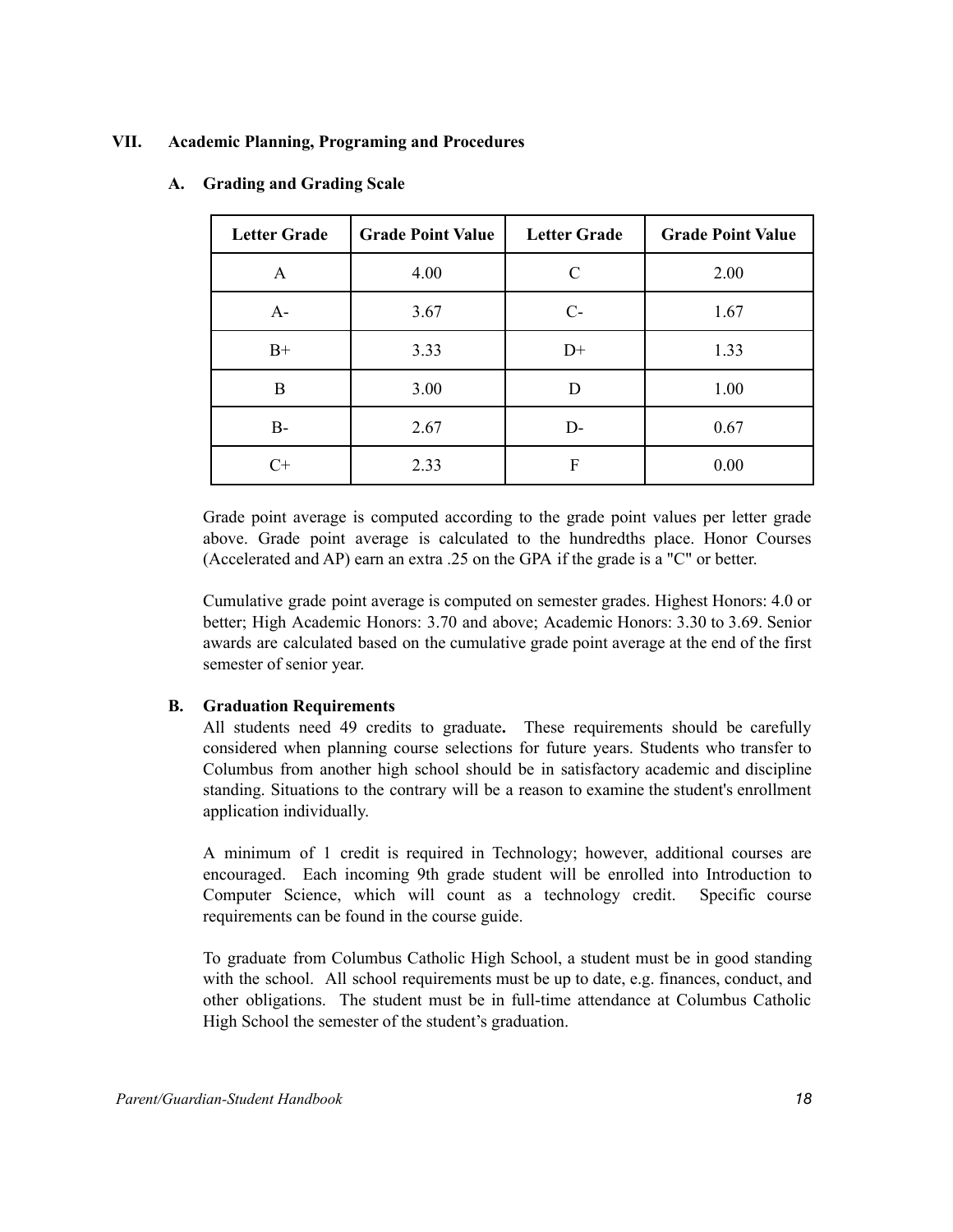# **C. Early Graduation**

We encourage all students to be in attendance for four full years of high school. Consideration will be given to students to graduate prior to completing eight semesters, if the following conditions are met **before April 1 prior to senior year:**

- 1. The student must prepare and present a written statement to the guidance department. It should contain reasons why the student seeks early graduation and demonstrate a degree of maturity required of students graduating early.
- 2. The parents and student must discuss the matter with a member of the guidance department.
- 3. The case is presented by the guidance department to Columbus Catholic administration for approval.
- 4. The student will have fulfilled all the requirements for graduation, such as taking all required courses and having sufficient credits.
- 5. The student must also be a registered student for their senior year and in good standing. The CVCS board will then consider the early graduation request.

# **D. Post-Secondary Enrollment Options Act**

This act enables students in grades  $11 \& 12$  to enroll part time in nonsectarian courses in eligible postsecondary institutions of higher learning in Iowa if the student meets the institution's criteria. These courses must not be available to the students in their public high school district. This act is designed to promote rigorous academic pursuits and provide a wider variety of options for students. It is not intended, nor will be allowed, to circumvent the high school curriculum. For example, students who have already taken all advanced mathematics courses offered in their district might elect to take an advanced calculus course. If you are interested in learning more about this Enrollment Options Act, contact the guidance counselor. If you are interested in Dual Enrollment (no tuition reimbursement), also see your counselor.

## **E. Transcripts**

Permanent high school transcripts are kept in the school counselor's office. Students who wish to have transcripts sent to colleges should make a request either in person or via school email to the school counselor. Transcripts are provided at no charge to the student.

## **F. Middle School Students Receiving High School Credit**

These guidelines apply to courses which a middle school student may potentially earn high school credit. Credit may be earned under the following conditions:

- The course is taken and passed at the middle school level in the middle school setting or in the high school setting.
- The student must take and pass the first and second semester final tests based on the high school curriculum. If a student is taking the class in the middle school setting, arrangements will need to be made to complete the test.
- The curriculum used in the middle school setting is to be the high school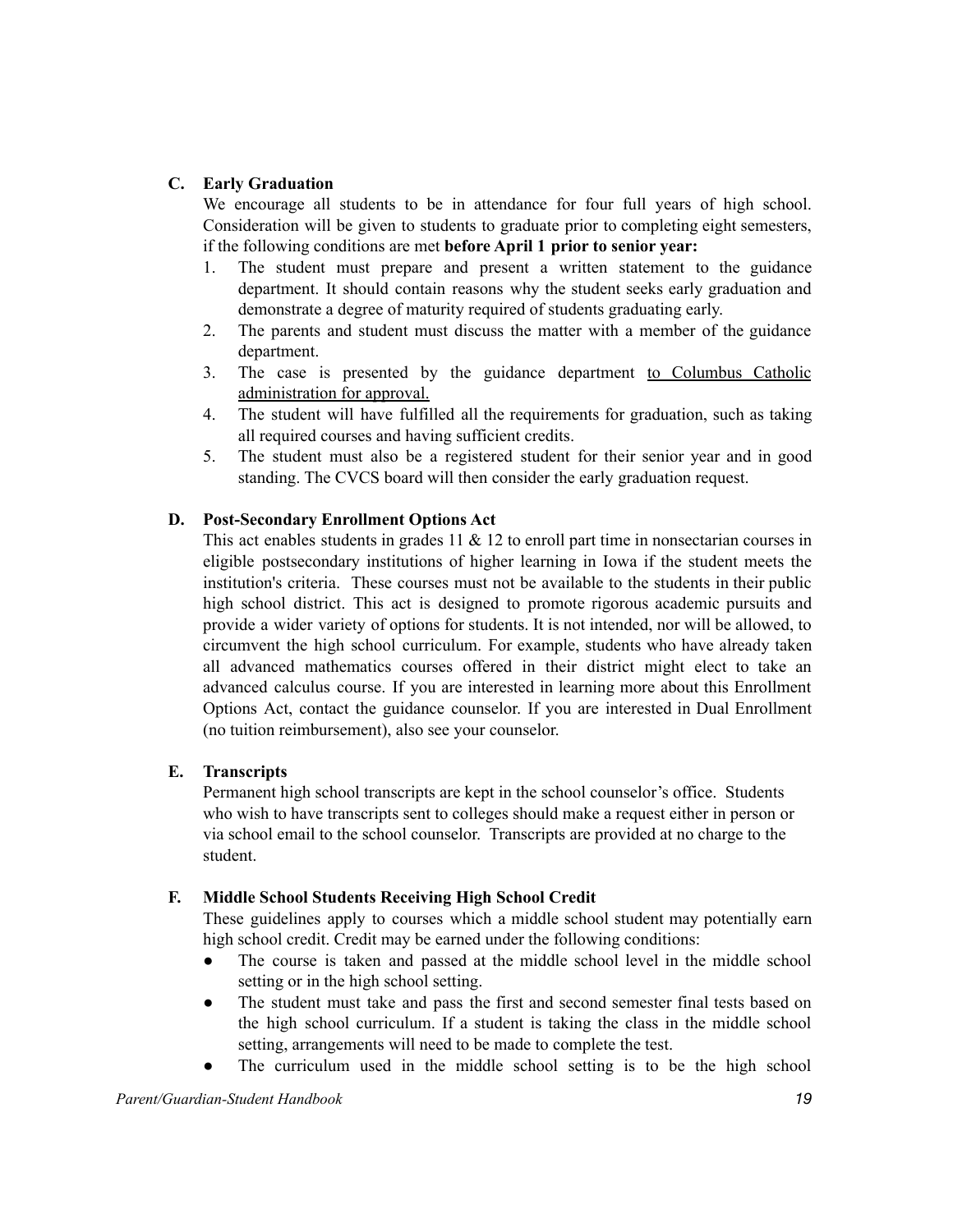curriculum.

- The student will then enroll in the next level of the appropriate class as a  $9<sup>th</sup>$  grader.
- When these criteria are met, the student:
	- Will receive high school credit for the class
	- The grade will be included in the GPA
	- Credit will not be accepted by the NCAA if a student plays college sports.

Students may choose to retake the class at the high school level by re-enrolling in the class their freshman year. In this case, coursework at the middle school level will not be counted as high school credit, and the grade will not be part of the GPA.

# **G. College Credit During High School**

Students in grades 10, 11, and 12 have the opportunity to take concurrent and/or dual credit classes while in high school. Students who wish to do so need to meet the following criteria:

- 1. Initial eligibility from the most recent ISASP Scores.
- 2. For classes that require additional eligibility, students may provide either Accuplacer test scores or ACT test scores.
- 3. For classes taught at Columbus Catholic High School, there will be a textbook fee for the classes (Composition I and II, General Biology I and II, Statistics, Math for Liberal Arts).

Students are allowed to take a maximum of 23 college credits in an academic year. Students and parents should work with the school counselor for more information and registration information.

# **H. Guidance**

Our counseling program complements the curricular offerings by offering support to students in several areas. The guidance counselor complements the academic program by offering support to students in several areas: 504 support, social/emotional well-being support, etc. The guidance counselor may issue a pass for students to come to the guidance office. Students can also stop in the guidance office to arrange a time to visit the counselor.

# **I. College and Career Planning**

The Chris and Megan Fereday College and Career Planning Program (CCP) is designed to prepare students and parents for post-secondary education. Services include 1-1 planning sessions, concurrent course enrollment, transcript requests, Naviance college planning software, parent/student information nights AP PSAT/NMSQT testing, financial aid support, and college visits.

Students and parents are encouraged to contact the director of the CCP with questions relating to post-secondary education.